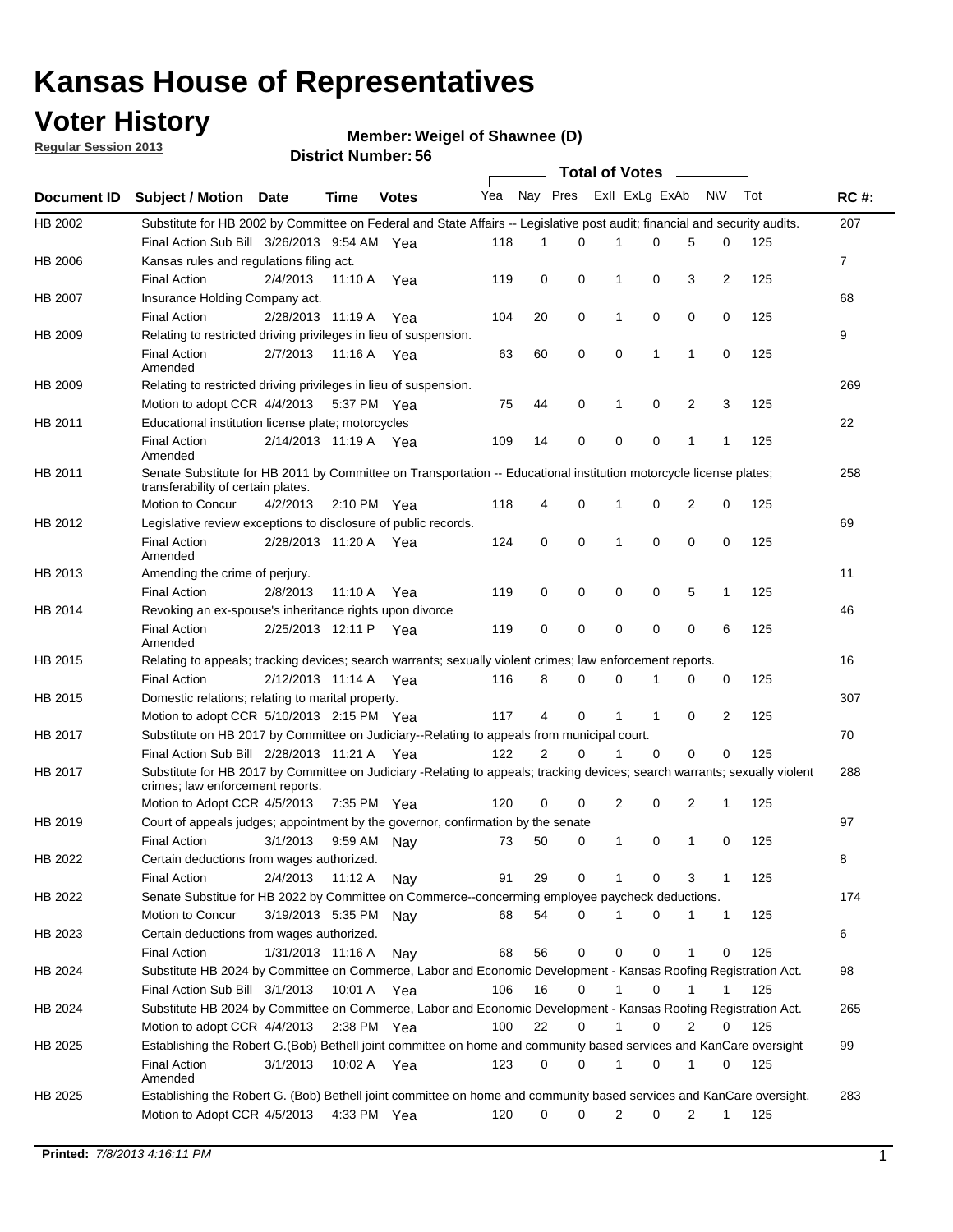### **Voter History**

**Member: Weigel of Shawnee (D)** 

**Regular Session 2013**

|                    |                                                                                                                                                                                                                                                       |                       |         |              |     |                         | <b>Total of Votes</b> |                |   |                |           |     |             |
|--------------------|-------------------------------------------------------------------------------------------------------------------------------------------------------------------------------------------------------------------------------------------------------|-----------------------|---------|--------------|-----|-------------------------|-----------------------|----------------|---|----------------|-----------|-----|-------------|
| <b>Document ID</b> | <b>Subject / Motion Date</b>                                                                                                                                                                                                                          |                       | Time    | <b>Votes</b> | Yea | Nay Pres Exll ExLg ExAb |                       |                |   |                | <b>NV</b> | Tot | <b>RC#:</b> |
| HB 2028            | Providing for venue in Shawnee County District Court in certain forfeiture proceedings                                                                                                                                                                |                       |         |              |     |                         |                       |                |   |                |           |     | 12          |
|                    | <b>Final Action</b><br>Amended                                                                                                                                                                                                                        | 2/8/2013              | 11:12 A | Yea          | 119 | 1                       | 0                     | 0              | 0 | 5              | 0         | 125 |             |
| HB 2028            | Providing for venue in Shawnee County District Court in certain forfeiture proceedings                                                                                                                                                                |                       |         |              |     |                         |                       |                |   |                |           |     | 199         |
|                    | Motion to Concur                                                                                                                                                                                                                                      | 3/25/2013 9:36 AM Yea |         |              | 120 | 0                       | 0                     | 2              | 0 | 2              | 1         | 125 |             |
| HB 2030            | Creating wounded warrior deer hunting permits for injured combat veterans.                                                                                                                                                                            |                       |         |              |     |                         |                       |                |   |                |           |     | 25          |
|                    | <b>Final Action</b><br>Amended                                                                                                                                                                                                                        | 2/15/2013 11:16 A Yea |         |              | 115 | 0                       | 0                     | 2              | 2 | 3              | 3         | 125 |             |
| HB 2033            | Concerning the regulation of knives                                                                                                                                                                                                                   |                       |         |              |     |                         |                       |                |   |                |           |     | 143         |
|                    | <b>Final Action</b>                                                                                                                                                                                                                                   | 3/7/2013              | 12:12 P | Yea          | 93  | 28                      | 0                     | 1              | 0 | 3              | 0         | 125 |             |
| HB 2033            | Concerning the regulation of knives.                                                                                                                                                                                                                  |                       |         |              |     |                         |                       |                |   |                |           |     | 270         |
|                    | Motion to adopt CCR 4/4/2013                                                                                                                                                                                                                          |                       |         | 5:43 PM Nay  | 95  | 26                      | 0                     |                | 0 | 3              | 0         | 125 |             |
| HB 2034            | Human trafficking; crimes of commercial sexual exploitation of a child, selling sexual relations, promoting the sale of sexual<br>relations and buying sexual relations; children in need of care; staff secure faciliies.                            |                       |         |              |     |                         |                       |                |   |                |           |     | 17          |
|                    | <b>Final Action</b><br>Amended                                                                                                                                                                                                                        | 2/12/2013 11:16 A Yea |         |              | 124 | 0                       | 0                     | 0              | 1 | 0              | 0         | 125 |             |
| HB 2034            | S Sub for HB 2034 by Committee on Judiciary - Human trafficking; crimes of commercial sexual exploitation of a child, selling<br>sexual relations, promoting the sale of sexual relations and buying sexual relations; children in need of care;staff |                       |         |              |     |                         |                       |                |   |                |           |     | 282         |
|                    | Motion to Adopt CCR 4/5/2013 4:18 PM Yea                                                                                                                                                                                                              |                       |         |              | 120 | 0                       | 0                     | $\overline{2}$ | 0 | $\overline{2}$ | 1         | 125 |             |
| HB 2035            | Cities; experience requirements for plumbers, electricians and certain mechanical contractors.                                                                                                                                                        |                       |         |              |     |                         |                       |                |   |                |           |     | 29          |
|                    | <b>Final Action</b>                                                                                                                                                                                                                                   | 2/18/2013 11:16 A     |         | Yea          | 117 | 2                       | 0                     | 2              | 0 | 4              | 0         | 125 |             |
| HB 2037            | Public property; religious displays; other displays.                                                                                                                                                                                                  |                       |         |              |     |                         |                       |                |   |                |           |     | 176         |
|                    | <b>Final Action</b>                                                                                                                                                                                                                                   | 3/20/2013 10:27 A     |         | Yea          | 120 | 3                       | 0                     |                | 0 | 1              | 0         | 125 |             |
| HB 2041            | Criminal history record information; definition; municipal court reporting; district court reporting.                                                                                                                                                 |                       |         |              |     |                         |                       |                |   |                |           |     | 19          |
|                    | <b>Final Action</b>                                                                                                                                                                                                                                   | 2/13/2013 11:23 A     |         | Yea          | 119 | 3                       | 0                     | $\Omega$       | 0 | 3              | 0         | 125 |             |
| HB 2042            | Appraisal of property for taxation purposes; appeals; changes.                                                                                                                                                                                        |                       |         |              |     |                         |                       |                |   |                |           |     | 158         |
|                    | <b>Final Action</b><br>Amended                                                                                                                                                                                                                        | 3/18/2013 11:19 A Yea |         |              | 109 | 12                      | 0                     | 2              | 0 | 2              | 0         | 125 |             |
| HB 2043            | Aggravated battery; driving under the influence.                                                                                                                                                                                                      |                       |         |              |     |                         |                       |                |   |                |           |     | 100         |
|                    | <b>Final Action</b><br>Amended                                                                                                                                                                                                                        | 3/1/2013              |         | 10:03 A Yea  | 123 | 0                       | 0                     | 1              | 0 | 1              | 0         | 125 |             |
| HB 2043            | Senate Substitute for HB 2043 by Committee on Judiciary - Attorney general; duties and responsibilities; notice of intent to<br>seek the death penalty.                                                                                               |                       |         |              |     |                         |                       |                |   |                |           |     | 271         |
|                    | Motion to adopt CCR 4/4/2013                                                                                                                                                                                                                          |                       |         | 5:48 PM Yea  | 121 | 0                       | 0                     | 1              | 0 | 3              | 0         | 125 |             |
| HB 2044            | Increasing the penalty for a person who distributes a controlled substance that causes great bodily harm or death.                                                                                                                                    |                       |         |              |     |                         |                       |                |   |                |           |     | 101         |
|                    | <b>Final Action</b><br>Amended                                                                                                                                                                                                                        | 3/1/2013              | 10:05 A | Yea          | 112 | 11                      | 0                     | 1              | 0 | 1              | 0         | 125 |             |
| HB 2047            | Requiring certain municipalities to vote to increase property tax revenues over previous year when such increase exceeds<br>inflation; publication.                                                                                                   |                       |         |              |     |                         |                       |                |   |                |           |     | 186         |
|                    | <b>Final Action</b><br>Amended                                                                                                                                                                                                                        | 3/21/2013 11:29 A     |         | Nav          | 68  | 53                      | 0                     | 1              | 0 | 3              | 0         | 125 |             |
| HB 2049            | Kansas department of agriculture; increasing certain fees and eliminating sunsets on various program fees.                                                                                                                                            |                       |         |              |     |                         |                       |                |   |                |           |     | 59          |
|                    | <b>Final Action</b><br>Amended                                                                                                                                                                                                                        | 2/27/2013 12:23 P     |         | Nay          | 77  | 46                      | 0                     | 1              | 0 |                | 0         | 125 |             |
| HB 2049            | Kansas department of agriculture; increasing certain fees; concerning sunsets on various program fees.                                                                                                                                                |                       |         |              |     |                         |                       |                |   |                |           |     | 324         |
|                    | Motion to adopt CCR 6/2/2013                                                                                                                                                                                                                          |                       | 12:28 A | Nay          | 45  | 64                      | 0                     | 1              | 0 | 6              | 9         | 125 |             |
| HB 2050            | Agriculture; agricultural chemical registration; pesticide business liablity insurance; repeal of the Kansas agricultural liming<br>materials act.                                                                                                    |                       |         |              |     |                         |                       |                |   |                |           |     | 60          |
|                    | <b>Final Action</b><br>Amended                                                                                                                                                                                                                        | 2/27/2013 12:25 P     |         | Yea          | 103 | 20                      | 0                     |                | 0 | 1              | 0         | 125 |             |
| HB 2051            | Substitute for HB 2051 by Committee on Agriculture and Natural Resources--Amending provisions relating to dams,<br>obstructions, sstreams and water flex accounts and transfer permits.                                                               |                       |         |              |     |                         |                       |                |   |                |           |     | 50          |
|                    | Final Action Sub Bill 2/26/2013 2:12 PM Yea                                                                                                                                                                                                           |                       |         |              | 117 | $\overline{c}$          | 0                     | $\Omega$       | 0 | 0              | 6         | 125 |             |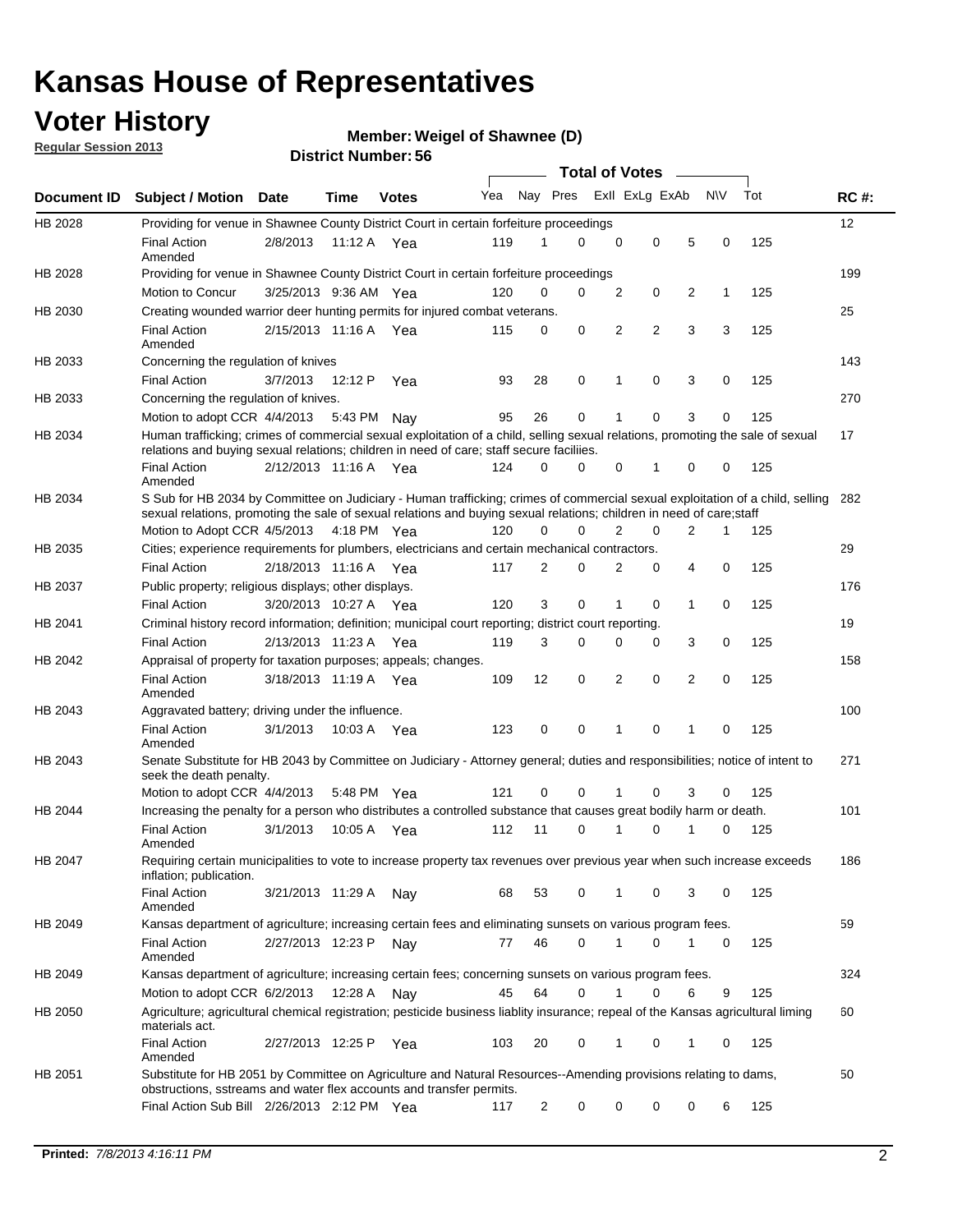### **Voter History**

**Member: Weigel of Shawnee (D)** 

**Regular Session 2013**

|                |                                                                                                                                                                                                                                          |                       |             |              |     |                         |                         | <b>Total of Votes</b> | $\sim$         |                |                |     |             |
|----------------|------------------------------------------------------------------------------------------------------------------------------------------------------------------------------------------------------------------------------------------|-----------------------|-------------|--------------|-----|-------------------------|-------------------------|-----------------------|----------------|----------------|----------------|-----|-------------|
| Document ID    | <b>Subject / Motion Date</b>                                                                                                                                                                                                             |                       | Time        | <b>Votes</b> | Yea |                         | Nay Pres Exll ExLg ExAb |                       |                |                | N\V            | Tot | <b>RC#:</b> |
| HB 2052        | Discharging a firearm inside or into a city; unlawful acts; exceptions.                                                                                                                                                                  |                       |             |              |     |                         |                         |                       |                |                |                |     | 155         |
|                | <b>Final Action</b><br>Amended                                                                                                                                                                                                           | 3/14/2013 11:20 A Yea |             |              | 121 | $\overline{2}$          | $\mathbf 0$             | 0                     | $\Omega$       | 2              | 0              | 125 |             |
| HB 2052        | Senate Substitute for HB 2052 by Committee on Federal and State Affairs - Concerning firearms; personal and family<br>protection act; concealed handguns in public building; other changes; unlawful discharge of a firearm inside city. |                       |             |              |     |                         |                         |                       |                |                |                |     | 300         |
|                | Motion to Adopt CCR 4/5/2013                                                                                                                                                                                                             |                       | 10:24 P Yea |              | 104 | 16                      | $\Omega$                | 2                     | $\Omega$       | 2              | 1              | 125 |             |
| HB 2055        | Personal and Familly Protection Act; public buildings; adequate security.                                                                                                                                                                |                       |             |              |     |                         |                         |                       |                |                |                |     | 156         |
|                | <b>Final Action</b><br>Amended                                                                                                                                                                                                           | 3/14/2013 11:26 A Yea |             |              | 84  | 38                      | 0                       | 0                     | $\mathbf 0$    | 2              | 1              | 125 |             |
| HB 2057        | Concerning property taxation; relating to county appraisers; appointing interim appraiser.                                                                                                                                               |                       |             |              |     |                         |                         |                       |                |                |                |     | 208         |
|                | <b>Final Action</b>                                                                                                                                                                                                                      | 3/26/2013 9:55 AM Yea |             |              | 119 | 0                       | 0                       | 1                     | 0              | 5              | 0              | 125 |             |
| HB 2058        | Taxation of helium and certain other gases under mineral severance tax, and prohibition of certain refunds related thereto.                                                                                                              |                       |             |              |     |                         |                         |                       |                |                |                |     | 159         |
|                | <b>Final Action</b>                                                                                                                                                                                                                      | 3/18/2013 11:21 A Yea |             |              | 119 | 2                       | 0                       | 2                     | $\Omega$       | 2              | $\Omega$       | 125 |             |
| HB 2059        | Income tax deductions and modifications and severance tax exemptions; basis of partner's interest and shareholder's stock;<br>statutory clarification.                                                                                   |                       |             |              |     |                         |                         |                       |                |                |                |     | 14          |
|                | <b>Final Action</b><br>Amended                                                                                                                                                                                                           | 2/11/2013 11:42 A     |             | Yea          | 122 | $\overline{\mathbf{c}}$ | 0                       | 0                     | 0              | 1              | 0              | 125 |             |
| HB 2059        | Income tax deductions and modifications and severance tax exemptions; basis of partner's interest and shareholder's stock;<br>statutory clarification.                                                                                   |                       |             |              |     |                         |                         |                       |                |                |                |     | 293         |
|                | Motion to Concur                                                                                                                                                                                                                         | 4/5/2013              |             | 8:14 PM Nay  | 0   | 120                     | 0                       | 2                     | 0              | 2              | 1              | 125 |             |
| HB 2059        | Income tax rates, deductions and credits; rural opportunity zones; sales tax rates and distribution of revenue; severance tax;<br>and property tax exemptions for IRB property and property damaged by natural disaster.                 |                       |             |              |     |                         |                         |                       |                |                |                |     | 322         |
|                | Motion to adopt CCR 6/2/2013                                                                                                                                                                                                             |                       | 12:11 A     | Nay          | 69  | 45                      | 0                       | $\mathbf{1}$          | 0              | 6              | 4              | 125 |             |
| <b>HB 2060</b> | Prohibiting certain confined persons from receiving food sales tax refunds and homestead property tax refunds.                                                                                                                           |                       |             |              |     |                         |                         |                       |                |                |                |     | 10          |
|                | <b>Final Action</b><br>Amended                                                                                                                                                                                                           | 2/7/2013              | 11:18 A     | Yea          | 123 | 0                       | $\Omega$                | 0                     | 1              | 1              | 0              | 125 |             |
| HB 2065        | Creating the crime of home improvement fraud.                                                                                                                                                                                            |                       |             |              |     |                         |                         |                       |                |                |                |     | 20          |
|                | <b>Final Action</b><br>Amended                                                                                                                                                                                                           | 2/13/2013 11:26 A Yea |             |              | 106 | 16                      | 0                       | 0                     | 0              | 3              | 0              | 125 |             |
| HB 2066        | Physical therapists; evaluation and treatment of patients.                                                                                                                                                                               |                       |             |              |     |                         |                         |                       |                |                |                |     | 26          |
|                | <b>Final Action</b><br>Amended                                                                                                                                                                                                           | 2/15/2013 11:18 A Yea |             |              | 98  | 16                      | 0                       | 2                     | $\overline{2}$ | 3              | 4              | 125 |             |
| <b>HB 2067</b> | Board of nursing; assistant attorneys general.                                                                                                                                                                                           |                       |             |              |     |                         |                         |                       |                |                |                |     | 15          |
|                | <b>Final Action</b>                                                                                                                                                                                                                      | 2/11/2013 11:44 A Yea |             |              | 123 | $\mathbf{1}$            | 0                       | 0                     | $\mathbf 0$    | 1              | 0              | 125 |             |
| HB 2069        | Public policy; certain city ordinances and county resolutions declared void.                                                                                                                                                             |                       |             |              |     |                         |                         |                       |                |                |                |     | 102         |
|                | <b>Final Action</b><br>Amended                                                                                                                                                                                                           | 3/1/2013              | 10:06 A     | Nay          | 92  | 31                      | 0                       | 1                     | 0              | 1              | 0              | 125 |             |
| HB 2069        | Public policy; certain city ordinances and county resolutions declared void.                                                                                                                                                             |                       |             |              |     |                         |                         |                       |                |                |                |     | 292         |
|                | Motion to Concur                                                                                                                                                                                                                         | 4/5/2013 8:04 PM Nay  |             |              | 88  | 32                      | 0                       | $\overline{2}$        | 0              | $\overline{2}$ | 1              | 125 |             |
| HB 2070        | Appearance bond conditions; surety and bounty hunter regulation.                                                                                                                                                                         |                       |             |              |     |                         |                         |                       |                |                |                |     | 103         |
|                | <b>Final Action</b><br>Amended                                                                                                                                                                                                           | 3/1/2013              | 10:08 A Yea |              | 122 | $\mathbf{1}$            | 0                       | $\mathbf{1}$          | $\mathbf 0$    | $\mathbf{1}$   | 0              | 125 |             |
| HB 2074        | Cities and counties; solid waste disposal areas; restrictions.                                                                                                                                                                           |                       |             |              |     |                         |                         |                       |                |                |                |     | 139         |
|                | <b>Emergency Final</b><br><b>Action Amend</b>                                                                                                                                                                                            | 3/1/2013              |             | 1:11 PM Yea  | 102 | 19                      | 0                       | $\mathbf{1}$          | 0              | $\mathbf{1}$   | $\overline{2}$ | 125 |             |
| HB 2075        | Cities; qualifications and rehabilitation of abandoned property.                                                                                                                                                                         |                       |             |              |     |                         |                         |                       |                |                |                |     | 61          |
|                | <b>Final Action</b><br>Amended                                                                                                                                                                                                           | 2/27/2013 12:27 P Yea |             |              | 72  | 51                      | 0                       | 1                     | 0              | 1              | 0              | 125 |             |
| HB 2077        | Granting professional licenses to military service members.                                                                                                                                                                              |                       |             |              |     |                         |                         |                       |                |                |                |     | 51          |
|                | <b>Final Action</b><br>Amended                                                                                                                                                                                                           | 2/26/2013 2:13 PM Yea |             |              | 119 | 0                       | 0                       | 2                     | 0              | 2              | 2              | 125 |             |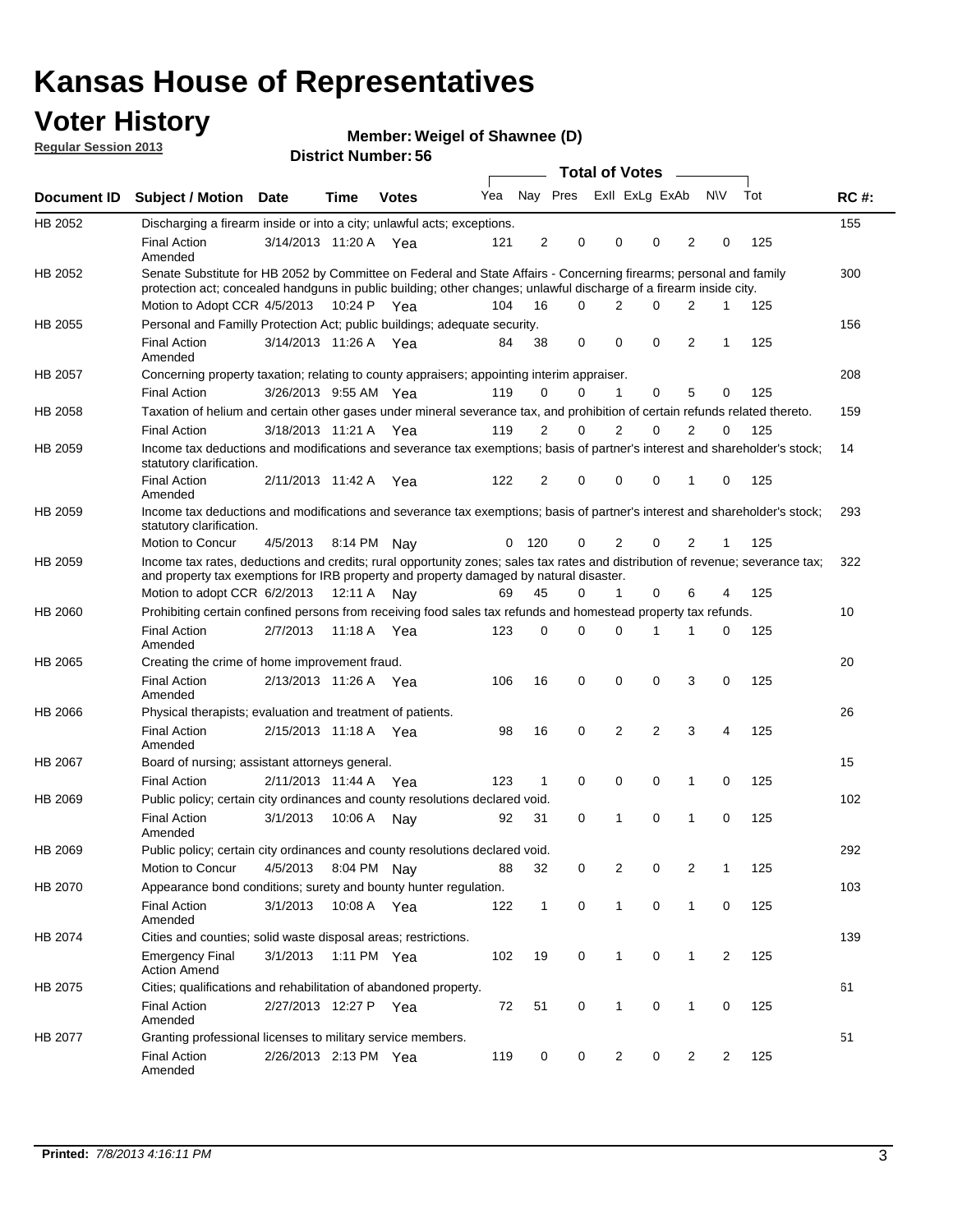### **Voter History**

**Member: Weigel of Shawnee (D)** 

**Regular Session 2013**

|             |                                                                                                                                                                                                       |                       |             |              |     |                         |          | <b>Total of Votes</b> |             | $\sim$         |           |     |             |
|-------------|-------------------------------------------------------------------------------------------------------------------------------------------------------------------------------------------------------|-----------------------|-------------|--------------|-----|-------------------------|----------|-----------------------|-------------|----------------|-----------|-----|-------------|
| Document ID | Subject / Motion Date                                                                                                                                                                                 |                       | <b>Time</b> | <b>Votes</b> | Yea | Nay Pres Exll ExLg ExAb |          |                       |             |                | <b>NV</b> | Tot | <b>RC#:</b> |
| HB 2078     | Authorizing certain licensing boards to accept education, training or experience completed in the military towards licensure in<br>this state.                                                        |                       |             |              |     |                         |          |                       |             |                |           |     | 52          |
|             | <b>Final Action</b><br>Amended                                                                                                                                                                        | 2/26/2013 2:14 PM Yea |             |              | 119 | 0                       | 0        | 2                     | 0           | 2              | 2         | 125 |             |
| HB 2078     | Authorizing certain licensing boards to accept education, training or experience of military service members towards obtaining 275<br>licensure in this state.                                        |                       |             |              |     |                         |          |                       |             |                |           |     |             |
|             | Motion to adopt CCR 4/5/2013                                                                                                                                                                          |                       | 11:42 A     | Yea          | 120 | 0                       | 0        | 2                     | 0           | 3              | 0         | 125 |             |
| HB 2081     | Forfeiture of property related to violations of certain criminal acts.                                                                                                                                |                       |             |              |     |                         |          |                       |             |                |           |     | 18          |
|             | <b>Final Action</b><br>Amended                                                                                                                                                                        | 2/12/2013 11:17 A Yea |             |              | 124 | 0                       | 0        | 0                     | 1           | 0              | 0         | 125 |             |
| HB 2081     | Forfeiture of property related to violations of certain criminal acts.                                                                                                                                |                       |             |              |     |                         |          |                       |             |                |           |     | 306         |
|             | Motion to adopt CCR 5/10/2013 10:38 A                                                                                                                                                                 |                       |             | Yea          | 121 | 0                       | 0        | 1                     | 1           | $\overline{2}$ | 0         | 125 |             |
| HB 2083     | Public employees relations boards; assessment of certain costs.                                                                                                                                       |                       |             |              |     |                         |          |                       |             |                |           |     | 104         |
|             | <b>Final Action</b><br>Amended                                                                                                                                                                        | 3/1/2013              | 10:09 A     | Nay          | 87  | 36                      | 0        | 1                     | 0           | 1              | 0         | 125 |             |
| HB 2084     | Tax credits for community services contributions; youth apprenticeship and entrepreneurship.                                                                                                          |                       |             |              |     |                         |          |                       |             |                |           |     | 105         |
|             | <b>Final Action</b><br>Amended                                                                                                                                                                        | 3/1/2013              | 10:11 A     | Yea          | 120 | 3                       | $\Omega$ | 1                     | 0           | 1              | 0         | 125 |             |
| HB 2084     | Tax credits for community services contributions; youth apprenticeship and entrepreneurship.                                                                                                          |                       |             |              |     |                         |          |                       |             |                |           |     | 316         |
|             | Sub Motion to Concur 5/24/2013 9:33 AM Nay                                                                                                                                                            |                       |             |              |     | 5 109                   | 0        | 1                     | $\mathbf 0$ | 9              | 1         | 125 |             |
| HB 2086     | Eligible infrastructure costs for tax increment financing and community improvement districts; bond repayment tax revenue<br>pledge requirements.                                                     |                       |             |              |     |                         |          |                       |             |                |           |     | 160         |
|             | <b>Final Action</b>                                                                                                                                                                                   | 3/18/2013 11:24 A     |             | Nav          | 61  | 60                      | 0        | 2                     | 0           | 2              | 0         | 125 |             |
| HB 2086     | Eligible infrastructure costs for tax increment financing and community improvement districts; bond repayment tax revenue<br>pledge requirements.                                                     |                       |             |              |     |                         |          |                       |             |                |           |     | 173         |
|             | <b>Final Action</b>                                                                                                                                                                                   | 3/19/2013 5:25 PM     |             | Nav          | 81  | 41                      | 0        | 1                     | 0           | 1              | 1         | 125 |             |
| HB 2091     | Publication of delinquent personal property tax statements.                                                                                                                                           |                       |             |              |     |                         |          |                       |             |                |           |     | 161         |
|             | <b>Final Action</b><br>Amended                                                                                                                                                                        | 3/18/2013 11:25 A     |             | Nav          | 81  | 40                      | $\Omega$ | 2                     | 0           | 2              | 0         | 125 |             |
| HB 2093     | Amending the crime of identity theft.                                                                                                                                                                 |                       |             |              |     |                         |          |                       |             |                |           |     | 106         |
|             | <b>Final Action</b><br>Amended                                                                                                                                                                        | 3/1/2013              | 10:12 A Yea |              | 123 | 0                       | 0        | 1                     | 0           | 1              | 0         | 125 |             |
| HB 2093     | Senate Substitute for HB 2093 by Committee on Judiciary - Identity theft and identity fraud; unlawful acts concerning<br>computers; DNA testing and exculpatory evidence; murder in the first degree. |                       |             |              |     |                         |          |                       |             |                |           |     | 289         |
|             | Motion to Adopt CCR 4/5/2013 7:49 PM Yea                                                                                                                                                              |                       |             |              | 118 | 2                       | 0        | 2                     | 0           | 2              | 1         | 125 |             |
| HB 2094     | Student electronic privacy at public and private postsecondary educational institutions.                                                                                                              |                       |             |              |     |                         |          |                       |             |                |           |     | 164         |
|             | <b>Final Action</b><br>Amended                                                                                                                                                                        | 3/19/2013 10:33 A     |             | Yea          | 123 | 0                       | 0        |                       | 0           | 1              | 0         | 125 |             |
| HB 2096     | Local governmental entities and investment of public moneys.                                                                                                                                          |                       |             |              |     |                         |          |                       |             |                |           |     | 23          |
|             | <b>Final Action</b>                                                                                                                                                                                   | 2/14/2013 11:21 A     |             | Yea          | 123 | 0                       | 0        | 0                     | 0           | 1              | 1         | 125 |             |
| HB 2099     | Insurance- updating certain statutory references.                                                                                                                                                     |                       |             |              |     |                         |          |                       |             |                |           |     | 71          |
|             | Final Action<br>Amended                                                                                                                                                                               | 2/28/2013 11:23 A Yea |             |              | 124 | 0                       | 0        | 1                     | 0           | 0              | 0         | 125 |             |
| HB 2101     | Interstate transmission siting compact.                                                                                                                                                               |                       |             |              |     |                         |          |                       |             |                |           |     | 209         |
|             | <b>Final Action</b><br>Amended                                                                                                                                                                        | 3/26/2013 9:56 AM Yea |             |              | 118 | 1                       | 0        | 1                     | 0           | 5              | 0         | 125 |             |
| HB 2105     | Substitute HB 2105 by Committee on Commerce, Labor and Economic Development - Employment security law.                                                                                                |                       |             |              |     |                         |          |                       |             |                |           |     | 107         |
|             | Final Action Sub Bill 3/1/2013                                                                                                                                                                        |                       | 10:13 A Nay |              | 88  | 35                      | 0        |                       | 0           | 1              | 0         | 125 |             |
| HB 2105     | Substitute HB 2105 by Committee on Commerce, Labor and Economic Development - Employment security law.                                                                                                |                       |             |              |     |                         |          |                       |             |                |           |     | 298         |
|             | Motion to adopt CCR 4/5/2013                                                                                                                                                                          |                       | 9:46 PM Nay |              | 89  | 31                      | 0        | 2                     | 0           | 2              | 1         | 125 |             |
| HB 2106     | Portable electronics insurance act.                                                                                                                                                                   |                       |             |              |     |                         |          |                       |             |                |           |     | 133         |
|             | <b>Emergency Final</b><br>Action                                                                                                                                                                      | 3/1/2013              | 1:03 PM Yea |              | 117 | 4                       | 0        | $\mathbf{1}$          | 0           | $\mathbf{1}$   | 2         | 125 |             |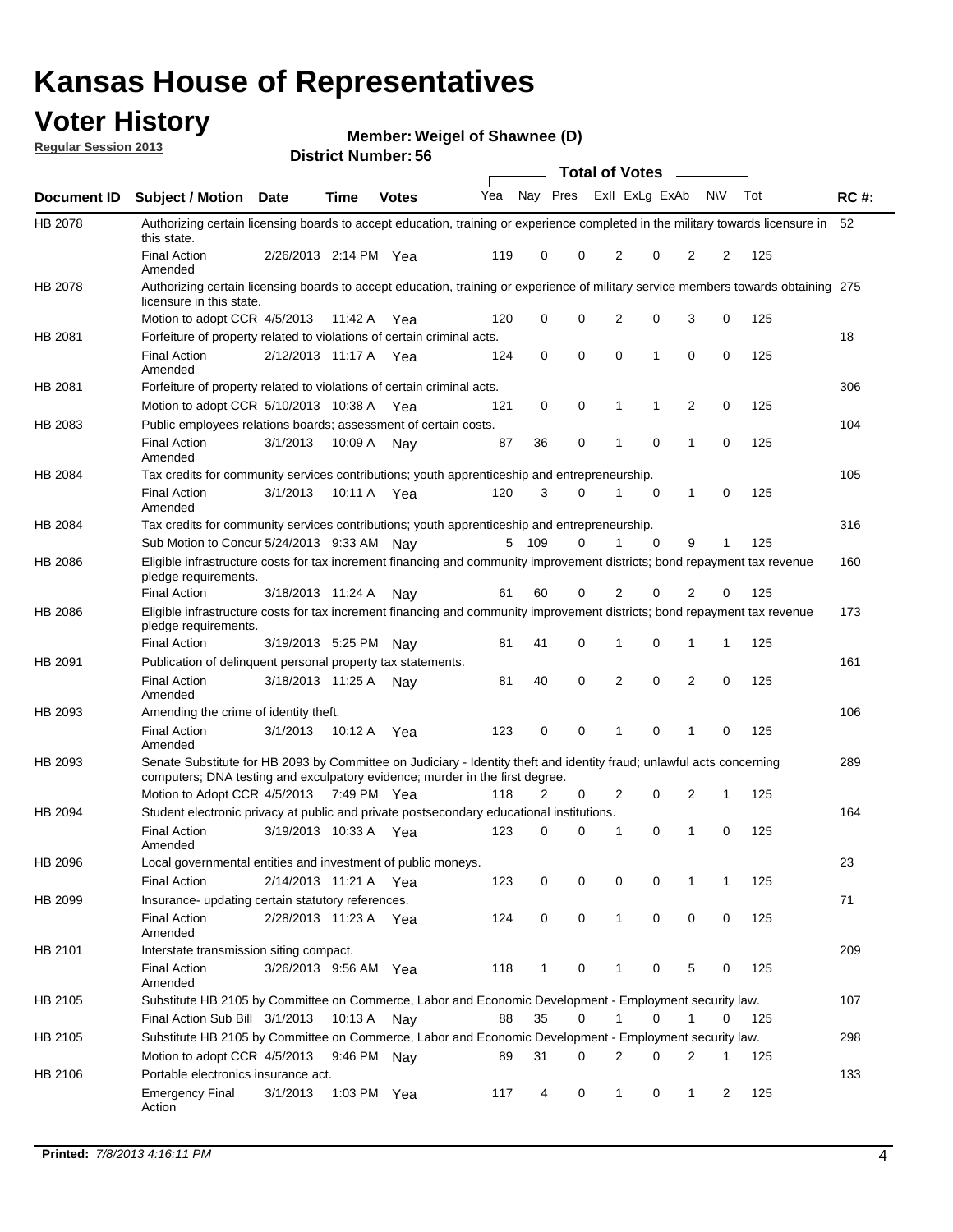### **Voter History**

**Member: Weigel of Shawnee (D)** 

**Regular Session 2013**

|             |                                                                                                                                                                                                                                                                      |                       |             |              |     |              |                         | <b>Total of Votes</b> |   | $\sim$         |                |     |             |
|-------------|----------------------------------------------------------------------------------------------------------------------------------------------------------------------------------------------------------------------------------------------------------------------|-----------------------|-------------|--------------|-----|--------------|-------------------------|-----------------------|---|----------------|----------------|-----|-------------|
| Document ID | <b>Subject / Motion</b>                                                                                                                                                                                                                                              | Date                  | <b>Time</b> | <b>Votes</b> | Yea |              | Nay Pres Exll ExLg ExAb |                       |   |                | <b>NV</b>      | Tot | <b>RC#:</b> |
| HB 2107     | Insurance; enacting the electronic notice and document act.                                                                                                                                                                                                          |                       |             |              |     |              |                         |                       |   |                |                |     | 134         |
|             | <b>Emergency Final</b><br><b>Action Amend</b>                                                                                                                                                                                                                        | 3/1/2013              | 1:04 PM Yea |              | 121 | 0            | 0                       | 1                     | 0 | 1              | 2              | 125 |             |
| HB 2107     | Insurance; enacting the electronic notice and document act, return of premiums separate from the notice of adverse<br>underwriting decision, statutory updates, uninsurable health plan increase in lifetime limit, mandate lite, certain company<br>dividend plans. |                       |             |              |     |              |                         |                       |   |                |                |     | 281         |
|             | Motion to Adopt CCR 4/5/2013                                                                                                                                                                                                                                         |                       | 4:06 PM     | Nav          | 69  | 50           | 0                       | $\overline{2}$        | 0 | 3              | 1              | 125 |             |
| HB 2109     | School finance; military pupil count.                                                                                                                                                                                                                                |                       |             |              |     |              |                         |                       |   |                |                |     | 108         |
|             | <b>Final Action</b>                                                                                                                                                                                                                                                  | 3/1/2013              | 10:15 A     | Yea          | 104 | 19           | 0                       | 1                     | 0 | $\mathbf{1}$   | 0              | 125 |             |
| HB 2109     | Enacting the Kansas children's protection act.                                                                                                                                                                                                                       |                       |             |              |     |              |                         |                       |   |                |                |     | 277         |
|             | Motion to Adopt CCR 4/5/2013                                                                                                                                                                                                                                         |                       | 12:31 P Yea |              | 116 | 2            | 0                       | 2                     | 0 | 3              | $\overline{2}$ | 125 |             |
| HB 2112     | Campaign finance; transfer of campaign money to another candidacy.                                                                                                                                                                                                   |                       |             |              |     |              |                         |                       |   |                |                |     | 72          |
|             | <b>Final Action</b><br>Amended                                                                                                                                                                                                                                       | 2/28/2013 11:25 A     |             | Nav          | 95  | 29           | 0                       | 1                     | 0 | 0              | 0              | 125 |             |
| HB 2114     | Debt setoff; collection assistance fee.                                                                                                                                                                                                                              |                       |             |              |     |              |                         |                       |   |                |                |     | 21          |
|             | <b>Final Action</b>                                                                                                                                                                                                                                                  | 2/13/2013 11:34 A     |             | Yea          | 90  | 32           | 0                       | 0                     | 0 | 3              | 0              | 125 |             |
| HB 2115     | Relating to the employment of retired judges and justices.                                                                                                                                                                                                           |                       |             |              |     |              |                         |                       |   |                |                |     | 73          |
|             | <b>Final Action</b>                                                                                                                                                                                                                                                  | 2/28/2013 11:27 A     |             | Yea          | 124 | 0            | 0                       | 1                     | 0 | 0              | 0              | 125 |             |
| HB 2115     | Courts; employment of retired judges and justices; court debt setoff.                                                                                                                                                                                                |                       |             |              |     |              |                         |                       |   |                |                |     | 309         |
|             | Motion to Adopt CCR 5/14/2013 2:14 PM Yea                                                                                                                                                                                                                            |                       |             |              | 100 | 13           | 0                       | 1                     | 0 | 9              | 2              | 125 |             |
| HB 2118     | Preservation of historic property; environs authority deleted.                                                                                                                                                                                                       |                       |             |              |     |              |                         |                       |   |                |                |     | 62          |
|             | <b>Final Action</b>                                                                                                                                                                                                                                                  | 2/27/2013 12:30 P     |             | Nay          | 99  | 24           | 0                       |                       | 0 | 1              | 0              | 125 |             |
| HB 2120     | Updating provisions relating to the Kansas bureau of investigations DNA database.                                                                                                                                                                                    |                       |             |              |     |              |                         |                       |   |                |                |     | 109         |
|             | <b>Final Action</b><br>Amended                                                                                                                                                                                                                                       | 3/1/2013              | 10:16 A     | Yea          | 121 | 2            | 0                       | 1                     | 0 | 1              | 0              | 125 |             |
| HB 2120     | Updating provisions relating to DNA collection and DNA evidence; amending the definition of a bet for purposes of the Kansas 302<br>criminal code; sentencing for possession of a firearm during a drug felony                                                       |                       |             |              |     |              |                         |                       |   |                |                |     |             |
|             | Motion to adopt CCR 5/9/2013                                                                                                                                                                                                                                         |                       | 11:32 A Yea |              | 74  | 49           | 0                       |                       | 0 | 1              | 0              | 125 |             |
| HB 2122     | Real estate brokers and salespersons; licensing requirements; sales transaction requirements.                                                                                                                                                                        |                       |             |              |     |              |                         |                       |   |                |                |     | 37          |
|             | <b>Final Action</b>                                                                                                                                                                                                                                                  | 2/20/2013 11:13 A Yea |             |              | 121 | 1            | 0                       |                       | 0 | $\overline{2}$ | 0              | 125 |             |
| HB 2125     | Amended<br>Increasing real estate broker's and salesperson's license fees.                                                                                                                                                                                           |                       |             |              |     |              |                         |                       |   |                |                |     | 38          |
|             | <b>Final Action</b>                                                                                                                                                                                                                                                  | 2/20/2013 12:16 P     |             |              | 71  | 50           | 1                       | 0                     | 0 | 0              | 3              | 125 |             |
|             |                                                                                                                                                                                                                                                                      |                       |             | Yea          |     |              |                         |                       |   |                |                |     |             |
| HB 2128     | Open records act; exceptions.<br><b>Final Action</b><br>Amended                                                                                                                                                                                                      | 2/28/2013 11:28 A     |             | Yea          | 124 | 0            | 0                       | 1                     | 0 | 0              | 0              | 125 | 74          |
| HB 2128     | Open records act; exceptions.                                                                                                                                                                                                                                        |                       |             |              |     |              |                         |                       |   |                |                |     | 259         |
|             | Motion to Concur                                                                                                                                                                                                                                                     | 4/3/2013              | 10:29 A     | Yea          | 119 | 0            | 0                       |                       | 0 | 3              | $\overline{2}$ | 125 |             |
| HB 2130     | Elections; petition circulators.                                                                                                                                                                                                                                     |                       |             |              |     |              |                         |                       |   |                |                |     | 30          |
|             | <b>Final Action</b>                                                                                                                                                                                                                                                  | 2/18/2013 11:17 A     |             | Yea          | 118 | $\mathbf{1}$ | 0                       | $\overline{2}$        | 0 | 4              | 0              | 125 |             |
| HB 2135     | Property tax exemption; military housing.                                                                                                                                                                                                                            |                       |             |              |     |              |                         |                       |   |                |                |     | 162         |
|             | <b>Final Action</b>                                                                                                                                                                                                                                                  | 3/18/2013 11:27 A     |             | Yea          | 117 | 4            | 0                       | $\overline{c}$        | 0 | $\overline{2}$ | 0              | 125 |             |
| HB 2138     | Repealing statutes related to oil and gas.                                                                                                                                                                                                                           |                       |             |              |     |              |                         |                       |   |                |                |     | 53          |
|             | <b>Final Action</b><br>Amended                                                                                                                                                                                                                                       | 2/26/2013 2:16 PM Yea |             |              | 119 | 0            | 0                       | $\overline{2}$        | 0 | $\overline{2}$ | 2              | 125 |             |
| HB 2139     | Canceled warrants.                                                                                                                                                                                                                                                   |                       |             |              |     |              |                         |                       |   |                |                |     | 75          |
|             | <b>Final Action</b><br>Amended                                                                                                                                                                                                                                       | 2/28/2013 11:30 A     |             | Nay          | 99  | 25           | 0                       | $\mathbf{1}$          | 0 | 0              | 0              | 125 |             |
| HB 2139     | Canceled warrants.                                                                                                                                                                                                                                                   |                       |             |              |     |              |                         |                       |   |                |                |     | 266         |
|             | Motion to Concur                                                                                                                                                                                                                                                     | 4/4/2013              | 2:40 PM Yea |              | 114 | 8            | 0                       | 1                     | 0 | 2              | 0              | 125 |             |
| HB 2140     | Repealing K.S.A. 72-60b03                                                                                                                                                                                                                                            |                       |             |              |     |              |                         |                       |   |                |                |     | 39          |
|             | <b>Final Action</b>                                                                                                                                                                                                                                                  | 2/20/2013 12:17 P     |             | Yea          | 122 | 0            | 0                       | 0                     | 0 | 0              | 3              | 125 |             |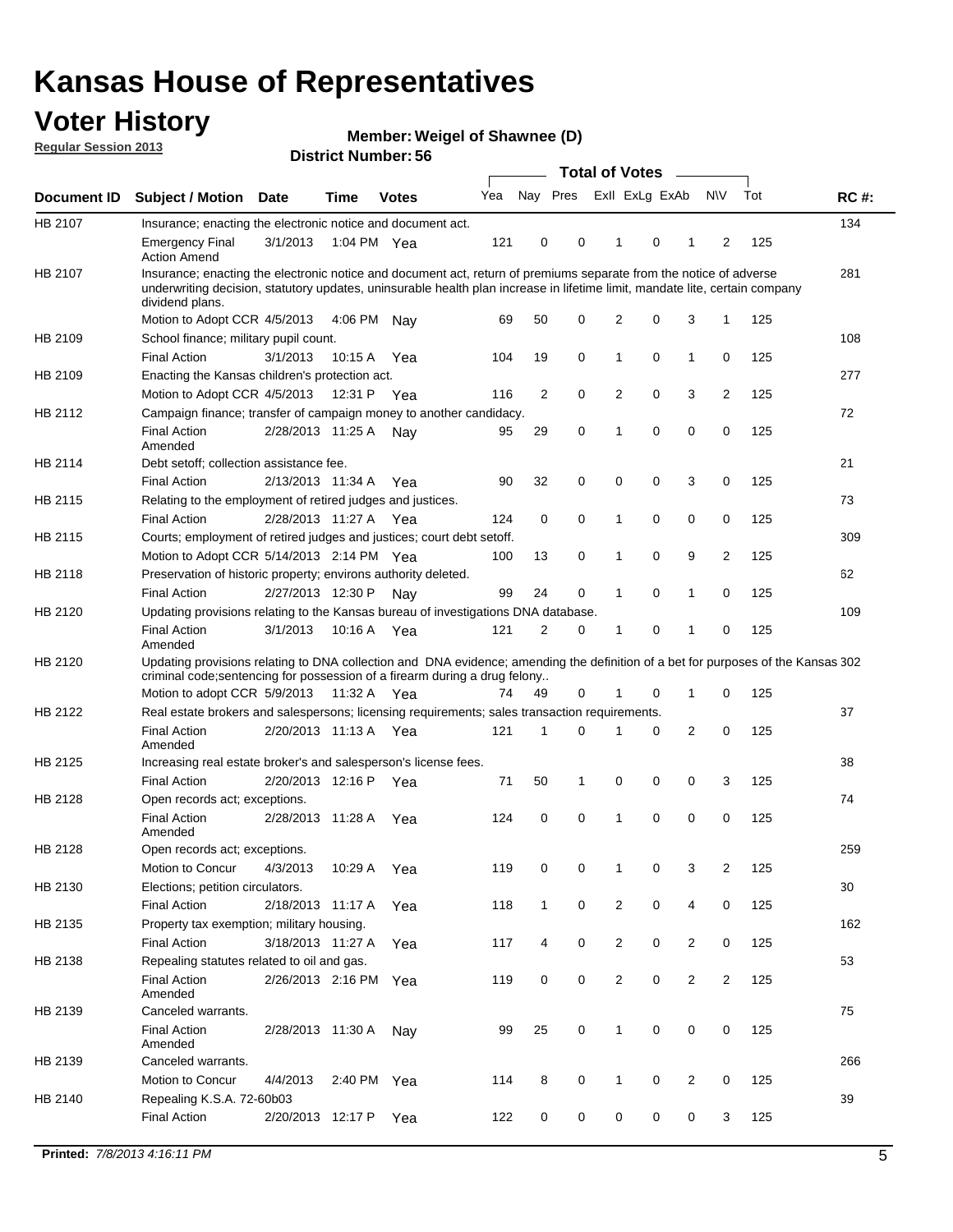### **Voter History**

**Member: Weigel of Shawnee (D)** 

**Regular Session 2013**

|         |                                                                                                                                              |                   |                       |              |                             |    | <b>Total of Votes</b> |              |          | $\sim$      |     |     |             |
|---------|----------------------------------------------------------------------------------------------------------------------------------------------|-------------------|-----------------------|--------------|-----------------------------|----|-----------------------|--------------|----------|-------------|-----|-----|-------------|
|         | Document ID Subject / Motion Date                                                                                                            |                   | Time                  | <b>Votes</b> | Yea Nay Pres ExII ExLg ExAb |    |                       |              |          |             | N\V | Tot | <b>RC#:</b> |
| HB 2141 | Repealer; elections process for certain unified school districts.                                                                            |                   |                       |              |                             |    |                       |              |          |             |     |     | 24          |
|         | <b>Final Action</b>                                                                                                                          | 2/14/2013 11:23 A |                       | Yea          | 123                         | 0  | 0                     | 0            | 0        | 1           | 1   | 125 |             |
| HB 2142 | Certain educational statutes concerning USD land transfers and higher education loan and grant programs.                                     |                   |                       |              |                             |    |                       |              |          |             |     |     | 40          |
|         | <b>Final Action</b>                                                                                                                          | 2/20/2013 12:19 P |                       | Yea          | 122                         | 0  | 0                     | 0            | 0        | 0           | 3   | 125 |             |
| HB 2143 | Repealing outdated provisions relating to the purchase of certain real estate by the department of corrections.                              |                   |                       |              |                             |    |                       |              |          |             |     |     | 34          |
|         | <b>Final Action</b>                                                                                                                          |                   | 2/20/2013 11:09 A Yea |              | 122                         | 0  | 0                     |              | 0        | 2           | 0   | 125 |             |
| HB 2144 | Repealing unnecessary statutes relating to juveniles.                                                                                        |                   |                       |              |                             |    |                       |              |          |             |     |     | 76          |
|         | <b>Final Action</b>                                                                                                                          |                   | 2/28/2013 11:32 A Yea |              | 124                         | 0  | 0                     |              | 0        | 0           | 0   | 125 |             |
| HB 2145 | Repealing K.S.A. 75-5028; concerning the sale of real estate by the secretary of transportation.                                             |                   |                       |              |                             |    |                       |              |          |             |     |     | 35          |
|         | <b>Final Action</b>                                                                                                                          |                   | 2/20/2013 11:11 A Yea |              | 122                         | 0  | 0                     |              | 0        | 2           | 0   | 125 |             |
| HB 2146 | Repealing the cancer drug repository program K.S.A. 2012 Supp. 65-1664 through 65-1667 and amending K.S.A. 2012 Supp. 77<br>65-1636.         |                   |                       |              |                             |    |                       |              |          |             |     |     |             |
|         | <b>Final Action</b>                                                                                                                          |                   | 2/28/2013 11:33 A     | Yea          | 124                         | 0  | 0                     |              | 0        | 0           | 0   | 125 |             |
| HB 2147 | Repealer; use of metric system on certain road signs and markers, moving of heavy vehicles on bridges or culverts, interstate 94<br>bridges. |                   |                       |              |                             |    |                       |              |          |             |     |     |             |
|         | <b>Final Action</b>                                                                                                                          | 3/1/2013          |                       | 9:52 AM Yea  | 123                         | 0  | 0                     | 1            | 0        | 1           | 0   | 125 |             |
| HB 2148 | Repealers; postsecondary education scholarship provisions.                                                                                   |                   |                       |              |                             |    |                       |              |          |             |     |     | 41          |
|         | <b>Final Action</b>                                                                                                                          | 2/20/2013 12:21 P |                       | Nav          | 106                         | 16 | 0                     | 0            | 0        | 0           | 3   | 125 |             |
| HB 2149 | Repealers; postsecondary education student loans and tuition grants.                                                                         |                   |                       |              |                             |    |                       |              |          |             |     |     | 42          |
|         | <b>Final Action</b>                                                                                                                          |                   | 2/20/2013 12:22 P     | Nav          | 108                         | 14 | 0                     | 0            | 0        | $\Omega$    | 3   | 125 |             |
| HB 2149 | Repealing a \$500,000 transfer from highway patrol training center fund to the state general fund.                                           |                   |                       |              |                             |    |                       |              |          |             |     |     | 314         |
|         | Motion to Concur                                                                                                                             |                   | 5/23/2013 10:22 A Yea |              | 113                         | 0  | 0                     |              | 0        | 8           | 3   | 125 |             |
| HB 2150 | Repealers; workforce development loan program act.                                                                                           |                   |                       |              |                             |    |                       |              |          |             |     |     | 78          |
|         | <b>Final Action</b>                                                                                                                          |                   | 2/28/2013 11:34 A     | Nav          | 94                          | 30 | 0                     | 1            | 0        | $\mathbf 0$ | 0   | 125 |             |
| HB 2150 | Senate Substitute for HB 2150 by Committee on Commerce--Concerning the Kansas employment first oversight commission.                         |                   |                       |              |                             |    |                       |              |          |             |     |     | 267         |
|         | Motion to Concur                                                                                                                             | 4/4/2013          |                       | 2:44 PM Nay  | 110                         | 12 | 0                     | 1            | 0        | 2           | 0   | 125 |             |
| HB 2151 | Repealers; report on medically underserved areas of the state.                                                                               |                   |                       |              |                             |    |                       |              |          |             |     |     | 63          |
|         | <b>Final Action</b>                                                                                                                          |                   | 2/27/2013 12:31 P     | Yea          | 123                         | 0  | 0                     | 1            | 0        | 1           | 0   | 125 |             |
| HB 2152 | Repealer: uniform land sales practices act.                                                                                                  |                   |                       |              |                             |    |                       |              |          |             |     |     | 36          |
|         | <b>Final Action</b>                                                                                                                          |                   | 2/20/2013 11:12 A     | Yea          | 122                         | 0  | 0                     | 1            | 0        | 2           | 0   | 125 |             |
| HB 2153 | Unused medications act; dontating entities.                                                                                                  |                   |                       |              |                             |    |                       |              |          |             |     |     | 64          |
|         | <b>Final Action</b><br>Amended                                                                                                               | 2/27/2013 12:33 P |                       | Yea          | 123                         | 0  | 0                     |              | 0        | 1           | 0   | 125 |             |
| HB 2154 | Senate Substitute for HB 2154 by Committee on Public Health and Welfare--Cosmetology; relating to licensure and renewal of 31                |                   |                       |              |                             |    |                       |              |          |             |     |     |             |
|         | persons, salons and clinics.                                                                                                                 |                   |                       |              |                             |    |                       |              |          |             |     |     |             |
|         | <b>Final Action</b><br>Amended                                                                                                               |                   | 2/18/2013 11:19 A     | Yea          | 119                         | 0  | 0                     | 2            | 0        | 4           | 0   | 125 |             |
| HB 2155 | Cosmetology; relating to licensure and renewal.                                                                                              |                   |                       |              |                             |    |                       |              |          |             |     |     | 32          |
|         | <b>Final Action</b><br>Amended                                                                                                               |                   | 2/18/2013 11:21 A Yea |              | 119                         | 0  | 0                     | 2            | 0        | 4           | 0   | 125 |             |
| HB 2156 | Repealers; school finance; area vocational school fund; local effort as applied to U.S.D. No. 450                                            |                   |                       |              |                             |    |                       |              |          |             |     |     | 43          |
|         | <b>Final Action</b>                                                                                                                          | 2/20/2013 12:23 P |                       | Yea          | 122                         | 0  | 0                     | 0            | 0        | 0           | 3   | 125 |             |
| HB 2160 | Quality care assessment on skilled nursing care facilities.                                                                                  |                   |                       |              |                             |    |                       |              |          |             |     |     | 144         |
|         | <b>Final Action</b>                                                                                                                          | 3/7/2013          | 12:13 P               | Yea          | 100                         | 21 | 0                     | $\mathbf{1}$ | 0        | 3           | 0   | 125 |             |
| HB 2162 | Prohibition on use of state appropriated moneys to lobby relating to gun control at federal, state and local ogvernment level.               |                   |                       |              |                             |    |                       |              |          |             |     |     | 79          |
|         | <b>Final Action</b><br>Amended                                                                                                               |                   | 2/28/2013 11:36 A Yea |              | 120                         | 4  | 0                     | 1            | 0        | 0           | 0   | 125 |             |
| HB 2162 | Prohibition on use of state appropriated moneys to lobby at federal, state and local government levels relating to gun control.              |                   |                       |              |                             |    |                       |              |          |             |     |     | 312         |
|         | Motion to adopt CCR 5/21/2013 2:52 PM Nay                                                                                                    |                   |                       |              | 83                          | 28 | 0                     | 1            | $\Omega$ | 13          | 0   | 125 |             |
| HB 2163 | Relating to garnishment proceedings.                                                                                                         |                   |                       |              |                             |    |                       |              |          |             |     |     | 80          |
|         | <b>Final Action</b>                                                                                                                          |                   | 2/28/2013 11:37 A Yea |              | 124                         | 0  | 0                     | $\mathbf{1}$ | 0        | 0           | 0   | 125 |             |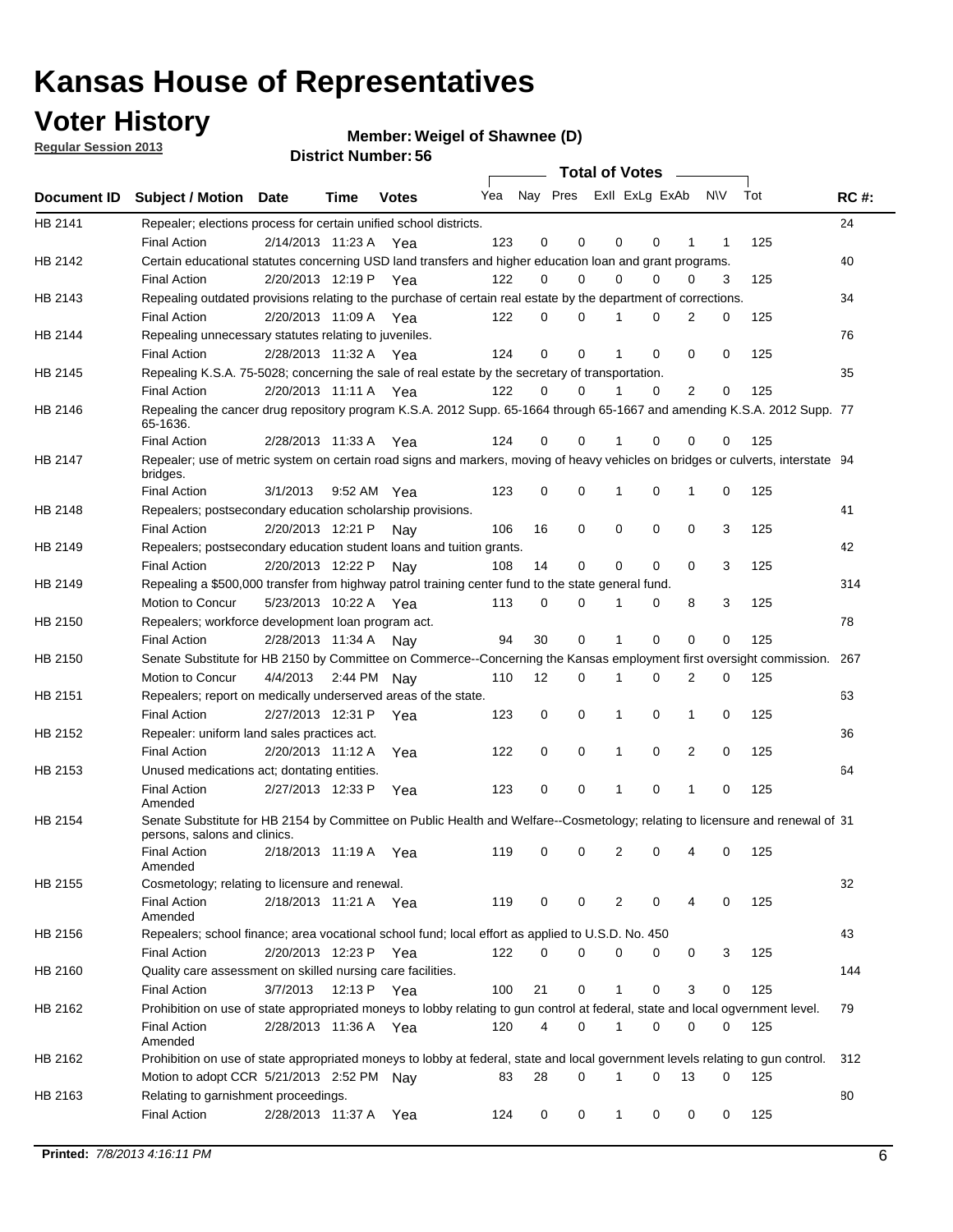### **Voter History**

**Member: Weigel of Shawnee (D)** 

**Regular Session 2013**

|             |                                                                                                                                                                                                                                    |                       | טט. וסמוווטנו ועוווסו |              |     |          |          | <b>Total of Votes</b> |   | $\overline{\phantom{a}}$ |                |     |             |
|-------------|------------------------------------------------------------------------------------------------------------------------------------------------------------------------------------------------------------------------------------|-----------------------|-----------------------|--------------|-----|----------|----------|-----------------------|---|--------------------------|----------------|-----|-------------|
| Document ID | <b>Subject / Motion Date</b>                                                                                                                                                                                                       |                       | Time                  | <b>Votes</b> | Yea | Nay Pres |          | Exll ExLg ExAb        |   |                          | <b>NV</b>      | Tot | <b>RC#:</b> |
| HB 2164     | Relating to jurors; information disqualifying prospective juror from jury service.                                                                                                                                                 |                       |                       |              |     |          |          |                       |   |                          |                |     | 47          |
|             | <b>Final Action</b><br>Amended                                                                                                                                                                                                     | 2/25/2013 12:12 P     |                       | Nav          | 75  | 45       | 0        | 0                     | 0 | 0                        | 5              | 125 |             |
| HB 2164     | Juries and grand juries.                                                                                                                                                                                                           |                       |                       |              |     |          |          |                       |   |                          |                |     | 284         |
|             | Motion to Adopt CCR 4/5/2013                                                                                                                                                                                                       |                       | 5:53 PM               | Nav          | 92  | 28       | 0        | 2                     | 0 | $\overline{2}$           | $\mathbf{1}$   | 125 |             |
| HB 2166     | Sub HB 2166 by Committee on Judiciary -- Relating to the medical assistance recovery program.                                                                                                                                      |                       |                       |              |     |          |          |                       |   |                          |                |     | 165         |
|             | Final Action Sub Bill 3/19/2013 10:34 A Yea<br>Amended                                                                                                                                                                             |                       |                       |              | 112 | 11       | $\Omega$ |                       | 0 | 1                        | 0              | 125 |             |
| HB 2167     | Establishing Native American legislative day at the capitol.                                                                                                                                                                       |                       |                       |              |     |          |          |                       |   |                          |                |     | 54          |
|             | <b>Final Action</b>                                                                                                                                                                                                                | 2/26/2013 2:17 PM Yea |                       |              | 119 | 0        | $\Omega$ | 2                     | 0 | $\overline{2}$           | 2              | 125 |             |
| HB 2167     | Senate Substitute for HB 2167 by Committee on Federal and State Affairs -- Concerning fireworks; regulations thereof.                                                                                                              |                       |                       |              |     |          |          |                       |   |                          |                |     | 261         |
|             | Motion to Concur                                                                                                                                                                                                                   | 4/4/2013              | 11:11 A Yea           |              | 100 | 23       | 0        | 1                     | 0 | 1                        | 0              | 125 |             |
| HB 2169     | Allowing for proceedings to determine final disposition of prisoner's pending probation revocations.                                                                                                                               |                       |                       |              |     |          |          |                       |   |                          |                |     | 49          |
|             | <b>Final Action</b>                                                                                                                                                                                                                | 2/26/2013 2:10 PM Yea |                       |              | 119 | 0        | 0        | 0                     | 0 | 0                        | 6              | 125 |             |
| HB 2170     | Concerning sentencing dispositions, probation and postrelease supervision.                                                                                                                                                         |                       |                       |              |     |          |          |                       |   |                          |                |     | 110         |
|             | <b>Final Action</b><br>Amended                                                                                                                                                                                                     | 3/1/2013              | 10:23 A               | Nay          | 79  | 44       | 0        | 1                     | 0 | 1                        | 0              | 125 |             |
| HB 2170     | Concerning sentencing dispositions, probation and postrelease supervision.                                                                                                                                                         |                       |                       |              |     |          |          |                       |   |                          |                |     | 256         |
|             | Motion to Concur                                                                                                                                                                                                                   | 4/1/2013              | 10:54 A               | Nay          | 75  | 44       | 0        | 1                     | 0 | $\overline{2}$           | 3              | 125 |             |
| HB 2172     | Cemeteries; cemetery corporations and cemetery merchandise.                                                                                                                                                                        |                       |                       |              |     |          |          |                       |   |                          |                |     | 81          |
|             | <b>Final Action</b><br>Amended                                                                                                                                                                                                     | 2/28/2013 11:38 A Yea |                       |              | 124 | 0        | 0        | 1                     | 0 | $\Omega$                 | 0              | 125 |             |
| HB 2176     | The Eisenhower foundation license plate.                                                                                                                                                                                           |                       |                       |              |     |          |          |                       |   |                          |                |     | 57          |
|             | <b>Final Action</b>                                                                                                                                                                                                                | 2/27/2013 12:11 P     |                       | Yea          | 112 | 11       | $\Omega$ | 0                     | 0 | 1                        | 1              | 125 |             |
| HB 2177     | Relating to motor carriers; concerning safety rules and regulations; certificates of convenience and necessity; transportation of 55<br>certain materials.                                                                         |                       |                       |              |     |          |          |                       |   |                          |                |     |             |
|             | <b>Final Action</b><br>Amended                                                                                                                                                                                                     | 2/26/2013 2:18 PM Yea |                       |              | 119 | 0        | $\Omega$ | 2                     | 0 | $\overline{2}$           | $\overline{2}$ | 125 |             |
| HB 2179     | Amending the secretary of labor's role of taking assignment of wage claims.                                                                                                                                                        |                       |                       |              |     |          |          |                       |   |                          |                |     | 111         |
|             | <b>Final Action</b><br>Amended                                                                                                                                                                                                     | 3/1/2013              | 10:24 A               | Nav          | 87  | 36       | 0        | 1                     | 0 | 1                        | 0              | 125 |             |
| HB 2181     | Authorizing licensing bodies to accept certain online distance education courses towards licensure for military service member 55<br>applicants                                                                                    |                       |                       |              |     |          |          |                       |   |                          |                |     |             |
|             | <b>Final Action</b>                                                                                                                                                                                                                | 2/27/2013 12:34 P     |                       | Yea          | 123 | 0        | 0        |                       | 0 | 1                        | 0              | 125 |             |
| HB 2182     | Relating to grand juries.                                                                                                                                                                                                          |                       |                       |              |     |          |          |                       |   |                          |                |     | 152         |
|             | <b>Final Action</b><br>Amended                                                                                                                                                                                                     | 3/13/2013 11:20 A     |                       | Nav          | 100 | 24       | 0        | 0                     | 0 | 1                        | 0              | 125 |             |
| HB 2183     | Substitute HB 2183 by Committee on Health and Human Services - - designation and control of infectious and contagious<br>diseases.                                                                                                 |                       |                       |              |     |          |          |                       |   |                          |                |     | 112         |
|             | Final Action Sub Bill 3/1/2013<br>Amended                                                                                                                                                                                          |                       | 10:26 A Yea           |              | 122 | 1        | 0        | 1                     | 0 | 1                        | 0              | 125 |             |
| HB 2183     | Substitute HB 2183 by Committee on Health and Human Services -- department of health and environment statutory duties<br>and functions, infectious and contagious diseases, laboratory services, health information technology and |                       |                       |              |     |          |          |                       |   |                          |                |     | 297         |
|             | Motion to Adopt CCR 4/5/2013                                                                                                                                                                                                       |                       | 9:37 PM Yea           |              | 120 | 0        | 0        | 2                     | 0 | 2                        | 1              | 125 |             |
| HB 2185     | Consolidation of citites and counties; dual majority vote.                                                                                                                                                                         |                       |                       |              |     |          |          |                       |   |                          |                |     | 113         |
|             | <b>Final Action</b><br>Amended                                                                                                                                                                                                     | 3/1/2013              | 10:27 A Yea           |              | 119 | 4        | 0        | 1                     | 0 | 1                        | 0              | 125 |             |
| HB 2193     | Public facilities; accessiblity standards for disabled persons.                                                                                                                                                                    |                       |                       |              |     |          |          |                       |   |                          |                |     | 145         |
|             | <b>Final Action</b>                                                                                                                                                                                                                | 3/7/2013              | 12:14 P               | Yea          | 121 | 0        | 0        | 1                     | 0 | 3                        | 0              | 125 |             |
| HB 2195     | Claims against the state; 2012 Joint Committee recommendations.                                                                                                                                                                    |                       |                       |              |     |          |          |                       |   |                          |                |     | 146         |
|             | <b>Final Action</b><br>Amended                                                                                                                                                                                                     | 3/7/2013              | 12:16 P Yea           |              | 110 | 10       | 0        | 1                     | 0 | 3                        | 1              | 125 |             |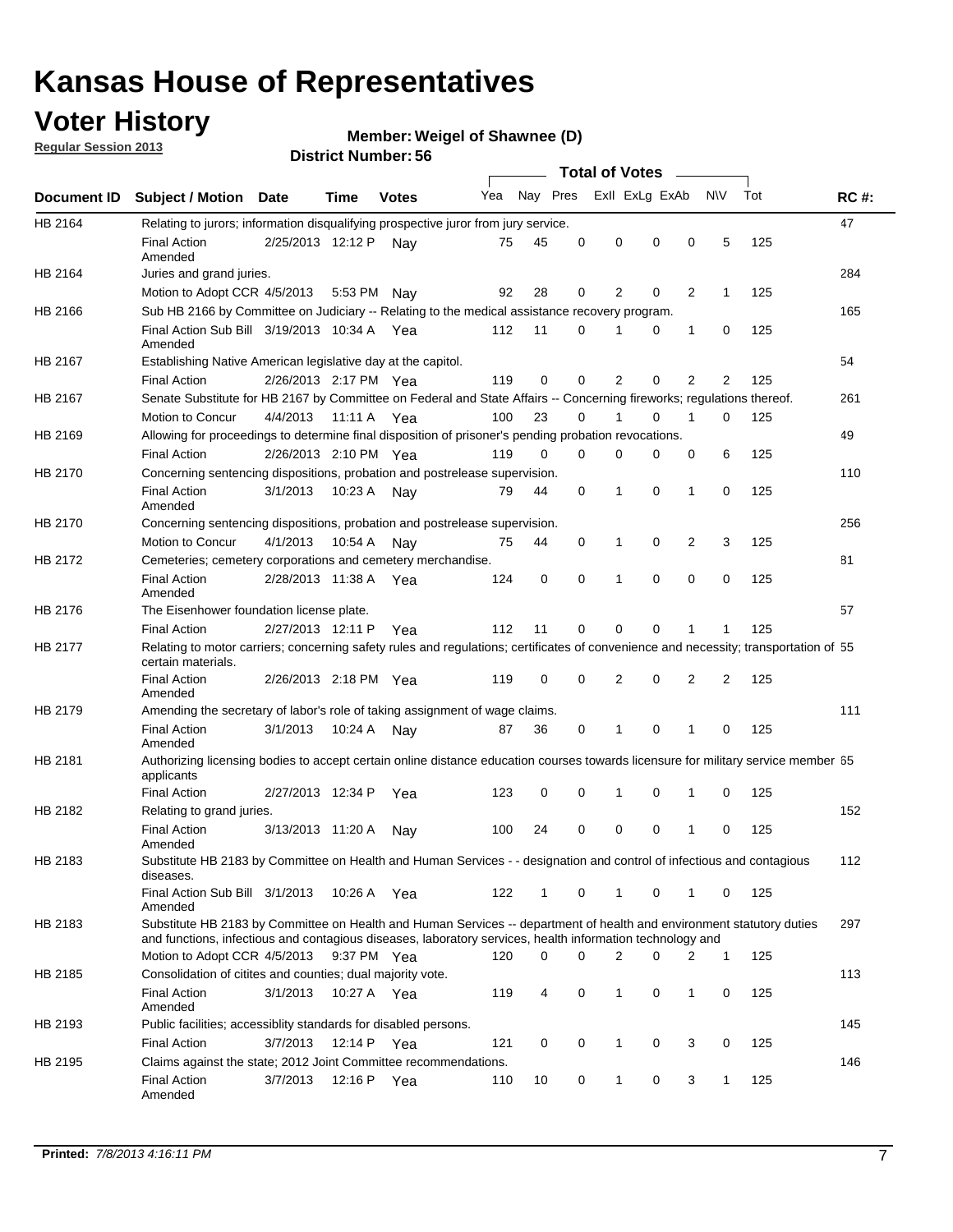### **Voter History**

**Member: Weigel of Shawnee (D)** 

**Regular Session 2013**

|                |                                                                                                                                                                             |                       |             |              |     |             | <b>Total of Votes</b> |                |   |                |              |     |             |
|----------------|-----------------------------------------------------------------------------------------------------------------------------------------------------------------------------|-----------------------|-------------|--------------|-----|-------------|-----------------------|----------------|---|----------------|--------------|-----|-------------|
| Document ID    | <b>Subject / Motion Date</b>                                                                                                                                                |                       | Time        | <b>Votes</b> | Yea | Nay Pres    |                       | Exll ExLg ExAb |   |                | <b>NV</b>    | Tot | <b>RC#:</b> |
| HB 2197        | Kansas state high school activities association; membership of board of directors and executive board.                                                                      |                       |             |              |     |             |                       |                |   |                |              |     | 249         |
|                | <b>Emergency Final</b><br><b>Action Amend</b>                                                                                                                               | 3/26/2013 8:46 PM Nay |             |              | 69  | 53          | 0                     |                | 0 | 2              | 0            | 125 |             |
| HB 2199        | Second amendment protection act.                                                                                                                                            |                       |             |              |     |             |                       |                |   |                |              |     | 157         |
|                | <b>Final Action</b><br>Amended                                                                                                                                              | 3/14/2013 11:34 A     |             | Nav          | 94  | 29          | 0                     | 0              | 0 | 2              | 0            | 125 |             |
| HB 2199        | Senate Substitute for HB 2199 by Committee on Federal and State Affairs--Secretary of Administration; successor; diretor of                                                 |                       |             |              |     |             |                       |                |   |                |              |     | 313         |
|                | accounts and reports; certain rules and regulations; Kansas liguor control act.                                                                                             |                       |             |              |     |             |                       |                |   |                |              |     |             |
|                | Motion to adopt CCR 5/22/2013 2:17 PM Yea                                                                                                                                   |                       |             |              | 89  | 23          | 0                     | 1              | 0 | 12             | 0            | 125 |             |
| HB 2200        | Executive chief information technology officer; office of information tehcnology services.                                                                                  |                       |             |              |     |             |                       |                |   |                |              |     | 114         |
|                | <b>Final Action</b><br>Amended                                                                                                                                              | 3/1/2013              | 10:28 A     | Yea          | 121 | 2           | 0                     | 1              | 0 | 1              | 0            | 125 |             |
| HB 2201        | Telecommunications; regulation by the state corporation commission and distributions from the Kansas universal service<br>fund.                                             |                       |             |              |     |             |                       |                |   |                |              |     | 33          |
|                | <b>Final Action</b><br>Amended                                                                                                                                              | 2/18/2013 11:24 A     |             | Yea          | 118 | 1           | 0                     | 2              | 0 | 4              | 0            | 125 |             |
| HB 2201        | Telecommunications; regulation by the state corporation commission and distributions from the Kansas universal service<br>fund.                                             |                       |             |              |     |             |                       |                |   |                |              |     | 278         |
|                | Motion to Adopt CCR 4/5/2013                                                                                                                                                |                       | 12:57 P     | Yea          | 99  | 20          | 0                     | 2              | 0 | 3              | $\mathbf{1}$ | 125 |             |
| HB 2202        | Providing automatic relief from certain motor carrier restrictions upon the governor's declaration of emergency.                                                            |                       |             |              |     |             |                       |                |   |                |              |     | 44          |
|                | <b>Final Action</b><br>Amended                                                                                                                                              | 2/20/2013 12:25 P     |             | Yea          | 122 | 0           | 0                     | 0              | 0 | 0              | 3            | 125 |             |
| HB 2203        | Relating to exercise of religion.                                                                                                                                           |                       |             |              |     |             |                       |                |   |                |              |     | 115         |
|                | <b>Final Action</b><br>Amended                                                                                                                                              | 3/1/2013              | 10:31 A     | Yea          | 109 | 14          | 0                     | 1              | 0 | 1              | 0            | 125 |             |
| HB 2203        | Relating to exercise of religion.                                                                                                                                           |                       |             |              |     |             |                       |                |   |                |              |     | 200         |
|                | Motion to Concur                                                                                                                                                            | 3/25/2013 9:41 AM     |             | Yea          | 109 | 12          | 0                     | 2              | 0 | 2              | 0            | 125 |             |
| HB 2204        | Relating to redemption of real property.                                                                                                                                    |                       |             |              |     |             |                       |                |   |                |              |     | 116         |
|                | <b>Final Action</b><br>Amended                                                                                                                                              | 3/1/2013              | 10:32 A     | Yea          | 123 | $\mathbf 0$ | 0                     | 1              | 0 | $\mathbf{1}$   | 0            | 125 |             |
| HB 2204        | Extending the judicial branch surcharge for two years.                                                                                                                      |                       |             |              |     |             |                       |                |   |                |              |     | 308         |
|                | Motion to adopt CCR 5/13/2013 10:38 A Yea                                                                                                                                   |                       |             |              | 121 | 1           | 0                     | 0              | 0 | 3              | 0            | 125 |             |
| HB 2205        | Adoption hearings; time and waiver of notice.                                                                                                                               |                       |             |              |     |             |                       |                |   |                |              |     | 117         |
|                | <b>Final Action</b><br>Amended                                                                                                                                              | 3/1/2013              | 10:33 A Yea |              | 123 | 0           | 0                     | 1              | 0 | 1              | 0            | 125 |             |
| HB 2207        | Substitute HB 2207 by Committee on Agriculture and Natural Resources--Amending provisions relating to the regulation and<br>certification of animal feeding facilities.     |                       |             |              |     |             |                       |                |   |                |              |     | 56          |
|                | Final Action Sub Bill 2/26/2013 2:20 PM Yea                                                                                                                                 |                       |             |              | 119 | 0           | 0                     | 2              | 0 | $\overline{2}$ | 2            | 125 |             |
| <b>HB 2207</b> | Substitute HB 2207 by Committee on Agriculture and Natural Resources--Amending provisions relating to the regulation and 257<br>certification of animal feeding facilities. |                       |             |              |     |             |                       |                |   |                |              |     |             |
|                | Motion to Concur                                                                                                                                                            | 4/1/2013              | 2:23 PM Yea |              | 119 | 0           | 0                     | 1              | 0 | 3              | 2            | 125 |             |
| HB 2209        | Amendments to the Kansas offender registration act.                                                                                                                         |                       |             |              |     |             |                       |                |   |                |              |     | 66          |
|                | <b>Final Action</b><br>Amended                                                                                                                                              | 2/27/2013 12:35 P Yea |             |              | 123 | 0           | 0                     | $\mathbf{1}$   | 0 | $\mathbf{1}$   | 0            | 125 |             |
| HB 2210        | Elections; change of party affiliation.                                                                                                                                     |                       |             |              |     |             |                       |                |   |                |              |     | 132         |
|                | <b>Emergency Final</b><br><b>Action Amend</b>                                                                                                                               | 3/1/2013              | 1:02 PM Nay |              | 72  | 49          | 0                     |                | 0 | 1              | 2            | 125 |             |
| HB 2212        | Concerning the requirements to receiving a service grant through the veterans claims assistance program.                                                                    |                       |             |              |     |             |                       |                |   |                |              |     | 118         |
|                | <b>Final Action</b>                                                                                                                                                         | 3/1/2013              | 10:34 A Yea |              | 123 | 0           | 0                     | $\mathbf{1}$   | 0 | 1              | 0            | 125 |             |
| HB 2213        | Member elections and retirement benefit determinations and one-time payments under KPERS act of 2015.                                                                       |                       |             |              |     |             |                       |                |   |                |              |     | 27          |
|                | <b>Final Action</b><br>Amended                                                                                                                                              | 2/15/2013 11:19 A Yea |             |              | 115 | 0           | 0                     | 2              | 2 | 3              | 3            | 125 |             |
| HB 2213        | Member elections and retirement benefit determinations and one-time payments under KPERS act of 2015.                                                                       |                       |             |              |     |             |                       |                |   |                |              |     | 311         |
|                | Motion to adopt CCR 5/20/2013 2:11 PM Yea                                                                                                                                   |                       |             |              | 104 | $\Omega$    | 0                     | 1              | 0 | 16             | 4            | 125 |             |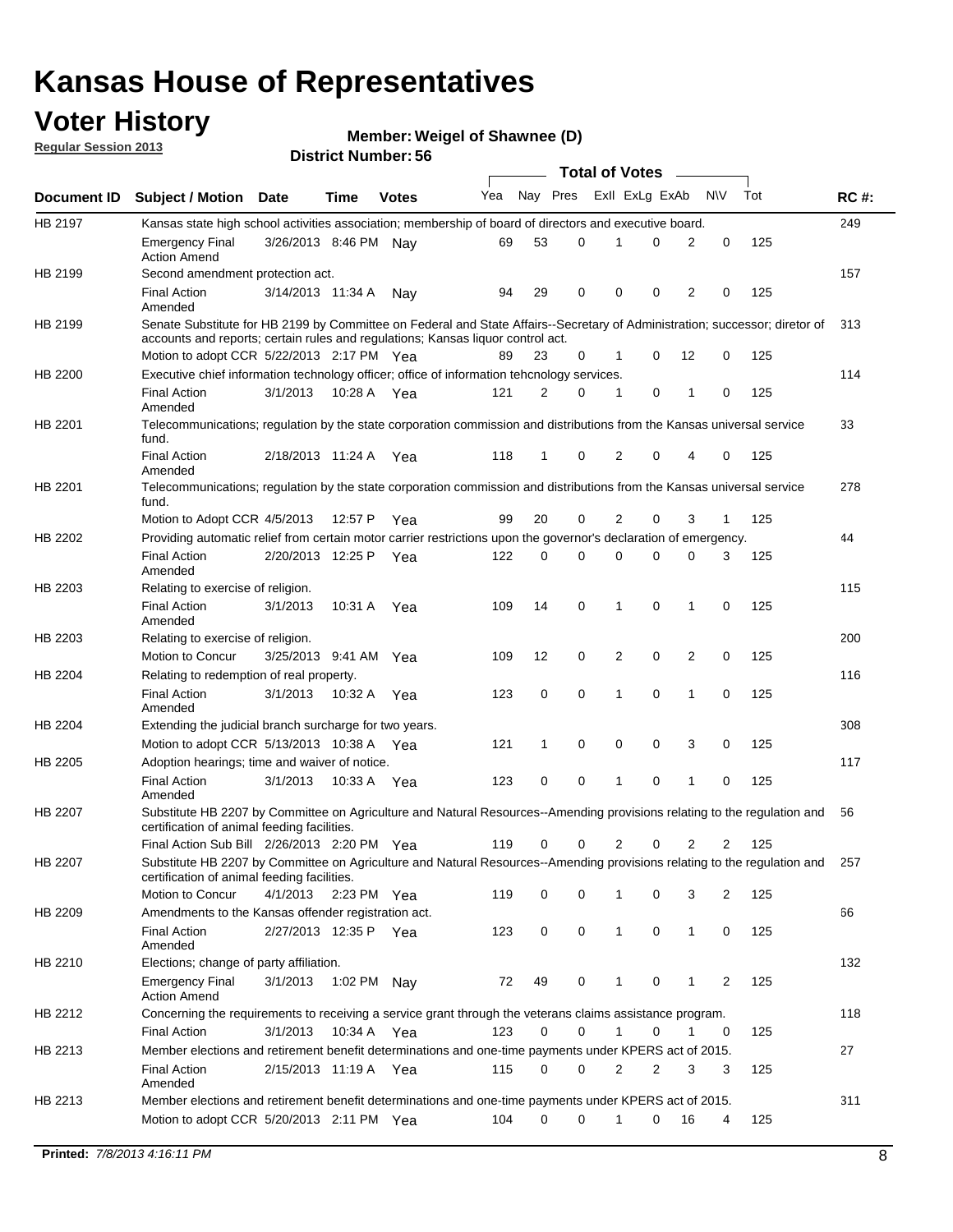### **Voter History**

**Member: Weigel of Shawnee (D)** 

**Regular Session 2013**

|                    |                                                                                                                                                                                                       |                       |         | טט. וסמוווטנו ועוווסו |              |    |   | <b>Total of Votes</b> |          | $\sim$         |           |     |     |
|--------------------|-------------------------------------------------------------------------------------------------------------------------------------------------------------------------------------------------------|-----------------------|---------|-----------------------|--------------|----|---|-----------------------|----------|----------------|-----------|-----|-----|
| <b>Document ID</b> | <b>Subject / Motion Date</b>                                                                                                                                                                          |                       | Time    | <b>Votes</b>          | Yea Nay Pres |    |   | Exll ExLg ExAb        |          |                | <b>NV</b> | Tot | RC# |
| HB 2216            | Repealing certain joint committees and amending related statutes; amending the joint committees on special claims against<br>the state.                                                               |                       |         |                       |              |    |   |                       |          |                |           |     | 119 |
|                    | <b>Final Action</b><br>Amended                                                                                                                                                                        | 3/1/2013              | 10:36 A | Nay                   | 91           | 32 | 0 | 1                     | 0        | 1              | 0         | 125 |     |
| HB 2216            | Repealing certain joint committees and amending related statutes; amending the joint committees on special claims against<br>the state.                                                               |                       |         |                       |              |    |   |                       |          |                |           |     | 323 |
|                    | Motion to adopt CCR 6/2/2013                                                                                                                                                                          |                       | 12:18 A | Yea                   | 81           | 28 | 0 | 1                     | 0        | 6              | 9         | 125 |     |
| HB 2217            | Creating the crime of female genital mutilation and setting the penalty.                                                                                                                              |                       |         |                       |              |    |   |                       |          |                |           |     | 120 |
|                    | <b>Final Action</b><br>Amended                                                                                                                                                                        | 3/1/2013              |         | 10:37 A Yea           | 123          | 0  | 0 | 1                     | 0        | $\mathbf{1}$   | 0         | 125 |     |
| HB 2218            | Driving under the influence of alcohol or drugs; tests; implied consent; administrative hearings.                                                                                                     |                       |         |                       |              |    |   |                       |          |                |           |     | 82  |
|                    | <b>Final Action</b>                                                                                                                                                                                   | 2/28/2013 11:40 A     |         | Yea                   | 124          | 0  | 0 |                       | $\Omega$ | 0              | 0         | 125 |     |
| HB 2218            | Driving under the influence of alcohol or drugs; boating under the influence of alcohol or drugs; tests; implied consent;<br>administrative hearings; aggravated battery DUI.                         |                       |         |                       |              |    |   |                       |          |                |           |     | 303 |
|                    | Motion to adopt CCR 5/9/2013                                                                                                                                                                          |                       | 11:46 A | Yea                   | 120          | 2  | 0 | 1                     | 0        | 1              | 1         | 125 |     |
| HB 2221            | Enacting the equal access act; school employees; professional employees organization.                                                                                                                 |                       |         |                       |              |    |   |                       |          |                |           |     | 83  |
|                    | <b>Final Action</b>                                                                                                                                                                                   | 2/28/2013 11:42 A     |         | Nav                   | 71           | 53 | 0 | 1                     | 0        | 0              | 0         | 125 |     |
| HB 2222            | School districts; bullying policies.<br><b>Emergency Final</b>                                                                                                                                        | 3/1/2013              |         | 1:13 PM $Yea$         | 119          | 1  | 1 | 1                     | 0        | 1              | 2         | 125 | 141 |
|                    | <b>Action Amend</b>                                                                                                                                                                                   |                       |         |                       |              |    |   |                       |          |                |           |     |     |
| <b>HB 2228</b>     | Decreased employer payments to group insurance reserve fund for KPERS plan of death and long-term disability benefits<br>during fiscal years 2014 and 2015.                                           |                       |         |                       |              |    |   |                       |          |                |           |     | 28  |
|                    | <b>Final Action</b><br>Amended                                                                                                                                                                        | 2/15/2013 11:21 A     |         | Yea                   | 115          | 0  | 0 | 2                     | 2        | 3              | 3         | 125 |     |
| HB 2231            | Substitute HB 2231 by Committee on Appropriations - Appropriations for FY 2014, FY 2015, FY 2016, FY 2017 and FY 2018<br>for various state agencies; capital improvement projects.                    |                       |         |                       |              |    |   |                       |          |                |           |     | 177 |
|                    | Final Action Sub Bill 3/20/2013 10:29 A<br>Amended                                                                                                                                                    |                       |         | Nav                   | 68           | 55 | 0 |                       | 0        | 1              | 0         | 125 |     |
| HB 2234            | Contracts between the Kansas turnpike authority and the Kansas department of transportation.                                                                                                          |                       |         |                       |              |    |   |                       |          |                |           |     | 151 |
|                    | <b>Final Action</b><br>Amended                                                                                                                                                                        | 3/11/2013 11:16 A     |         | Nav                   | 81           | 41 | 0 | 0                     | 1        | $\overline{2}$ | 0         | 125 |     |
| HB 2234            | Naming the secretary of transportation as the director of operations of the Kansas turnpike authority; pertaining to certain<br>contracts between the authority and the department of transportation. |                       |         |                       |              |    |   |                       |          |                |           |     | 299 |
|                    | Motion to Adopt CCR 4/5/2013                                                                                                                                                                          |                       | 10:12 P | Nav                   | 76           | 44 | 0 | 2                     | 0        | 2              | 1         | 125 |     |
| <b>HB 2244</b>     | Taxation of watercraft.                                                                                                                                                                               |                       |         |                       |              |    |   |                       |          |                |           |     | 250 |
|                    | <b>Emergency Final</b><br><b>Action Amend</b>                                                                                                                                                         | 3/26/2013 8:49 PM Yea |         |                       | 107          | 15 | 0 | 1                     | 0        | 2              | 0         | 125 |     |
| HB 2249            | City annexation of fire district land; double taxation; refund.                                                                                                                                       |                       |         |                       |              |    |   |                       |          |                |           |     | 121 |
|                    | Final Action 3/1/2013 10:39 A Yea<br>Amended                                                                                                                                                          |                       |         |                       | 101          | 22 | 0 | $\mathbf{1}$          | 0        | $\mathbf{1}$   | 0         | 125 |     |
| HB 2249            | Certain property issues; fire districts; historic preservation; solid waste.                                                                                                                          |                       |         |                       |              |    |   |                       |          |                |           |     | 310 |
|                    | Motion to Adopt CCR 5/17/2013 10:25 A Nav                                                                                                                                                             |                       |         |                       | 92           | 18 | 0 | 1                     | 0        | 14             | 0         | 125 |     |
| HB 2252            | Eliminating the statute of limitations for prosecutions of rape and aggravated criminal sodomy.                                                                                                       |                       |         |                       |              |    |   |                       |          |                |           |     | 122 |
|                    | <b>Final Action</b><br>Amended                                                                                                                                                                        | 3/1/2013              |         | 10:40 A Yea           | 123          | 0  | 0 |                       | 0        | 1              | 0         | 125 |     |
| HB 2253            | Abortion; prohibiting funding for abortion services; amending late-term abortion and woman's- right-to-know statutes.                                                                                 |                       |         |                       |              |    |   |                       |          |                |           |     | 178 |
|                    | <b>Final Action</b><br>Amended                                                                                                                                                                        | 3/20/2013 10:31 A     |         | Nav                   | 92           | 31 | 0 | 1                     | 0        | 1              | 0         | 125 |     |
| HB 2253            | Abortion; prohibiting funding for abortion services; amending late-term abortion and woman's- right-to-know statutes.                                                                                 |                       |         |                       |              |    |   |                       |          |                |           |     | 301 |
|                    | Motion to Adopt CCR 4/5/2013                                                                                                                                                                          |                       | 10:34 P | Nav                   | 90           | 30 | 0 | 2                     | 0        | 2              | 1         | 125 |     |
| HB 2255            | Economic development; investments in telecommunications machinery and equipment.                                                                                                                      |                       |         |                       |              |    |   |                       |          |                |           |     | 142 |
|                    | EFA Sub Bill<br>Amended                                                                                                                                                                               | 3/1/2013              |         | 1:15 PM $Yea$         | 116          | 5  | 0 | -1                    | 0        | 1              | 2         | 125 |     |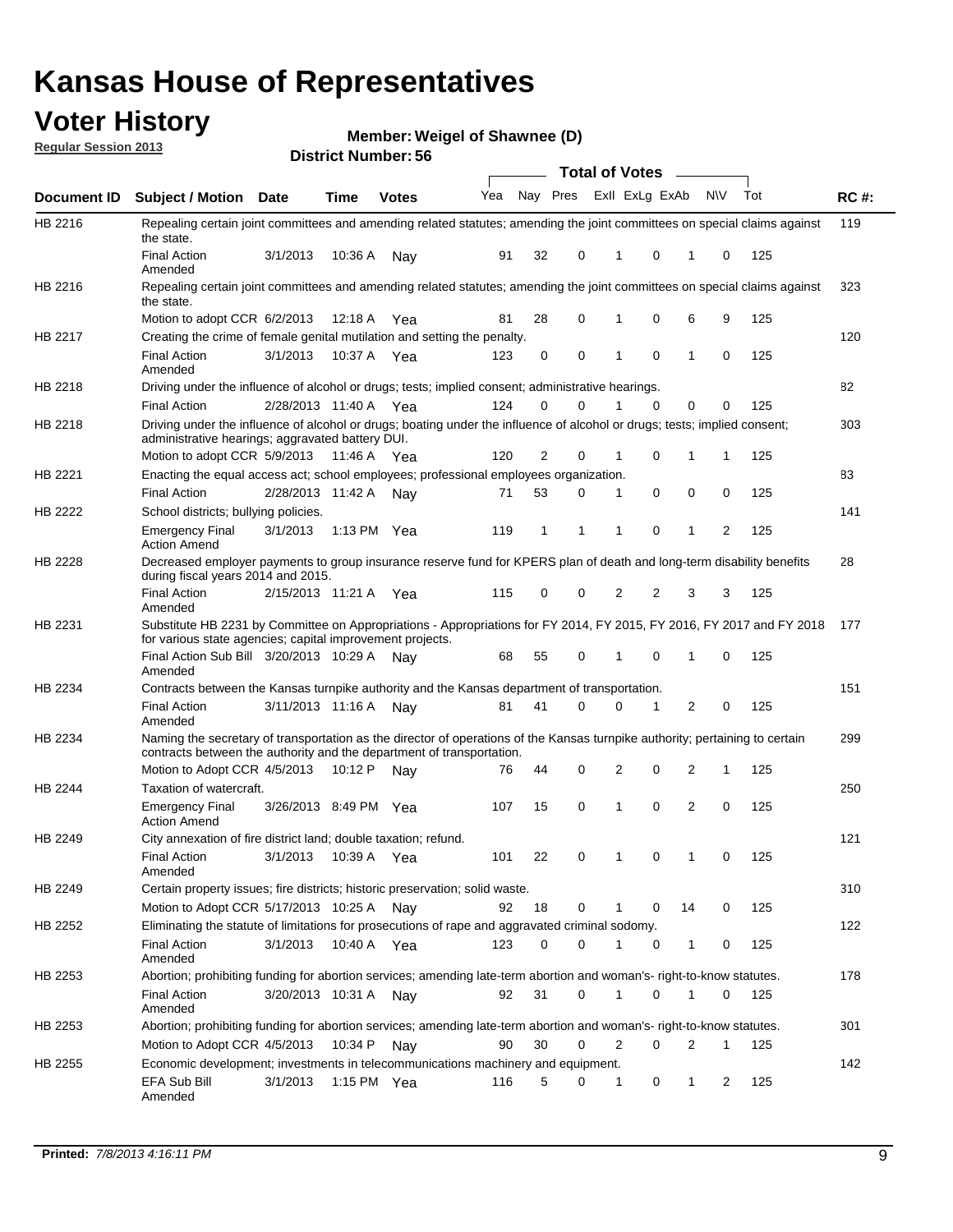### **Voter History**

**Member: Weigel of Shawnee (D)** 

**Regular Session 2013**

|             |                                                                                                                                                                                       |                       |             | טט . וסעווואדו ועוווסוע |     |                         |             | <b>Total of Votes</b> |              | $\overline{\phantom{a}}$ |              |     |             |
|-------------|---------------------------------------------------------------------------------------------------------------------------------------------------------------------------------------|-----------------------|-------------|-------------------------|-----|-------------------------|-------------|-----------------------|--------------|--------------------------|--------------|-----|-------------|
| Document ID | <b>Subject / Motion Date</b>                                                                                                                                                          |                       | <b>Time</b> | <b>Votes</b>            | Yea | Nay Pres Exll ExLg ExAb |             |                       |              |                          | <b>NV</b>    | Tot | <b>RC#:</b> |
| HB 2259     | Domestic relations; relating to dissolution of marriage;                                                                                                                              |                       |             |                         |     |                         |             |                       |              |                          |              |     | 58          |
|             | <b>Final Action</b>                                                                                                                                                                   | 2/27/2013 12:12 P     |             | Yea                     | 123 | 0                       | 0           | 1                     | 0            | 1                        | $\Omega$     | 125 |             |
| HB 2261     | Authorizing the expenditure of unencumbered balances held by school district; removing the cap for contingency reserve<br>fund.                                                       |                       |             |                         |     |                         |             |                       |              |                          |              |     | 48          |
|             | <b>Final Action</b><br>Amended                                                                                                                                                        | 2/25/2013 12:13 P     |             | Yea                     | 120 | 0                       | 0           | 0                     | 0            | 0                        | 5            | 125 |             |
| HB 2261     | School districts; expenditure of unencumbered bala ces; removing the cap for contingency reserve fund; establishing celebrate 305<br>freedom week; bullying policies. ies.            |                       |             |                         |     |                         |             |                       |              |                          |              |     |             |
|             | Motion to adopt CCR 5/9/2013                                                                                                                                                          |                       | 2:25 PM Yea |                         | 119 | 1                       | 0           |                       | 0            | 4                        | 0            | 125 |             |
| HB 2262     | Substitute HB 2262 by Committee on Appropriations - Amending the percentage amount that is deposited into the oil and gas 210<br>valuation depletion trust fund from 12.41% to 8.25%. |                       |             |                         |     |                         |             |                       |              |                          |              |     |             |
|             | Final Action Sub Bill 3/26/2013 9:58 AM Nay                                                                                                                                           |                       |             |                         | 96  | 23                      | 0           |                       | 0            | 5                        | 0            | 125 |             |
| HB 2267     | Income tax, credits, high performance incentive program; subtraction modifications, certain expenses related to living dinor<br>organ donations.                                      |                       |             |                         |     |                         |             |                       |              |                          |              |     | 252         |
|             | <b>Emergency Final</b><br><b>Action Amend</b>                                                                                                                                         | 3/26/2013 8:52 PM Nay |             |                         | 106 | 16                      | 0           | 1                     | 0            | 2                        | 0            | 125 |             |
| HB 2269     | John Bower memorial highway.                                                                                                                                                          |                       |             |                         |     |                         |             |                       |              |                          |              |     | 84          |
|             | <b>Final Action</b><br>Amended                                                                                                                                                        | 2/28/2013 11:44 A Yea |             |                         | 114 | 10                      | 0           | 1                     | 0            | 0                        | 0            | 125 |             |
| HB 2272     | Exempting IRB-purchased property from property taxatin without state ownerhsip requirement.                                                                                           |                       |             |                         |     |                         |             |                       |              |                          |              |     | 123         |
|             | <b>Final Action</b>                                                                                                                                                                   | 3/1/2013              | 10:41 A     | Yea                     | 123 | 0                       | 0           | 1                     | 0            | 1                        | 0            | 125 |             |
| HB 2278     | Creating a penalty enhancement for the theft or burglary of a firearm.                                                                                                                |                       |             |                         |     |                         |             |                       |              |                          |              |     | 135         |
|             | <b>Emergency Final</b><br><b>Action Amend</b>                                                                                                                                         | 3/1/2013              | 1:06 PM Yea |                         | 117 | 4                       | $\mathbf 0$ | 1                     | 0            | 1                        | 2            | 125 |             |
| HB 2280     | School districts; establishing celebrate freedom week and related curriculum.                                                                                                         |                       |             |                         |     |                         |             |                       |              |                          |              |     | 140         |
|             | <b>Emergency Final</b><br><b>Action Amend</b>                                                                                                                                         | 3/1/2013              | 1:12 PM Nay |                         | 95  | 25                      | 1           | 1                     | 0            | 1                        | 2            | 125 |             |
| HB 2294     | Kansas uniform securities act.                                                                                                                                                        |                       |             |                         |     |                         |             |                       |              |                          |              |     | 124         |
|             | <b>Final Action</b>                                                                                                                                                                   | 3/1/2013              | 10:42 A     | Yea                     | 123 | 0                       | 0           | 1                     | 0            | 1                        | 0            | 125 |             |
| HB 2296     | Campaign finance; permitted uses of campaign funds.                                                                                                                                   |                       |             |                         |     |                         |             |                       |              |                          |              |     | 148         |
|             | <b>Final Action</b>                                                                                                                                                                   | 3/8/2013              | 11:12 A Yea |                         | 120 | $\mathbf{1}$            | 0           | 0                     | $\mathbf{1}$ | 2                        | $\mathbf{1}$ | 125 |             |
| HB 2298     | Amending the crimes of interference with law enforcement and giving a false alarm.                                                                                                    |                       |             |                         |     |                         |             |                       |              |                          |              |     | 136         |
|             | <b>Emergency Final</b><br>Action                                                                                                                                                      | 3/1/2013              | 1:07 PM Yea |                         | 121 | 0                       | 0           | 1                     | 0            | 1                        | 2            | 125 |             |
| HB 2302     | Relating to drug screening, criminal history record check and fingerprinting of certain persons and employees.                                                                        |                       |             |                         |     |                         |             |                       |              |                          |              |     | 85          |
|             | <b>Final Action</b><br>Amended                                                                                                                                                        | 2/28/2013 11:45 A     |             | Yea                     | 124 | 0                       | $\Omega$    | 1                     | 0            | 0                        | $\mathbf 0$  | 125 |             |
| HB 2303     | Relating to drivier's license fees; driving under the influence equipment fund.                                                                                                       |                       |             |                         |     |                         |             |                       |              |                          |              |     | 125         |
|             | <b>Final Action</b><br>Amended                                                                                                                                                        | 3/1/2013              | 10:44 A     | Yea                     | 113 | 10                      | 0           | 1                     | 0            | 1                        | 0            | 125 |             |
| HB 2305     | Kansas storage tank act and containment of underground storage tanks.                                                                                                                 |                       |             |                         |     |                         |             |                       |              |                          |              |     | 126         |
|             | <b>Final Action</b>                                                                                                                                                                   | 3/1/2013              | 10:45 A     | Yea                     | 123 | 0                       | 0           | 1                     | 0            | 1                        | 0            | 125 |             |
| HB 2305     | Kansas storage tank act and containment of underground storage tanks.                                                                                                                 |                       |             |                         |     |                         |             |                       |              |                          |              |     | 197         |
|             | Motion to Concur                                                                                                                                                                      | 3/22/2013 11:36 A     |             | Yea                     | 119 | 0                       | 0           | 2                     | 0            | 3                        | $\mathbf{1}$ | 125 |             |
| HB 2311     | Increasing delinquent registration fees.                                                                                                                                              |                       |             |                         |     |                         |             |                       |              |                          |              |     | 127         |
|             | <b>Final Action</b>                                                                                                                                                                   | 3/1/2013              | 10:50 A     | Nay                     | 24  | 99                      | 0           | $\mathbf{1}$          | 0            | 1                        | 0            | 125 |             |
| HB 2312     | Kansas uninsurable health insurance plan; increase in life time limit.                                                                                                                |                       |             |                         |     |                         |             |                       |              |                          |              |     | 95          |
|             | <b>Final Action</b>                                                                                                                                                                   | 3/1/2013              | 9:53 AM Yea |                         | 123 | 0                       | 0           | 1                     | 0            | 1                        | 0            | 125 |             |
| HB 2318     | Authorizing use of motorcycle headlamp modulation systems and side lamps.                                                                                                             |                       |             |                         |     |                         |             |                       |              |                          |              |     | 128         |
|             | <b>Final Action</b><br>Amended                                                                                                                                                        | 3/1/2013              | 10:52 A     | Yea                     | 123 | 0                       | 0           | 1                     | 0            | 1                        | 0            | 125 |             |
| HB 2318     | Authorizing use of motorcycle headlamp modulation systems and side lamps.                                                                                                             |                       |             |                         |     |                         |             |                       |              |                          |              |     | 201         |
|             | Motion to Concur                                                                                                                                                                      | 3/25/2013 9:44 AM Yea |             |                         | 121 | 0                       | 0           | 2                     | 0            | 2                        | 0            | 125 |             |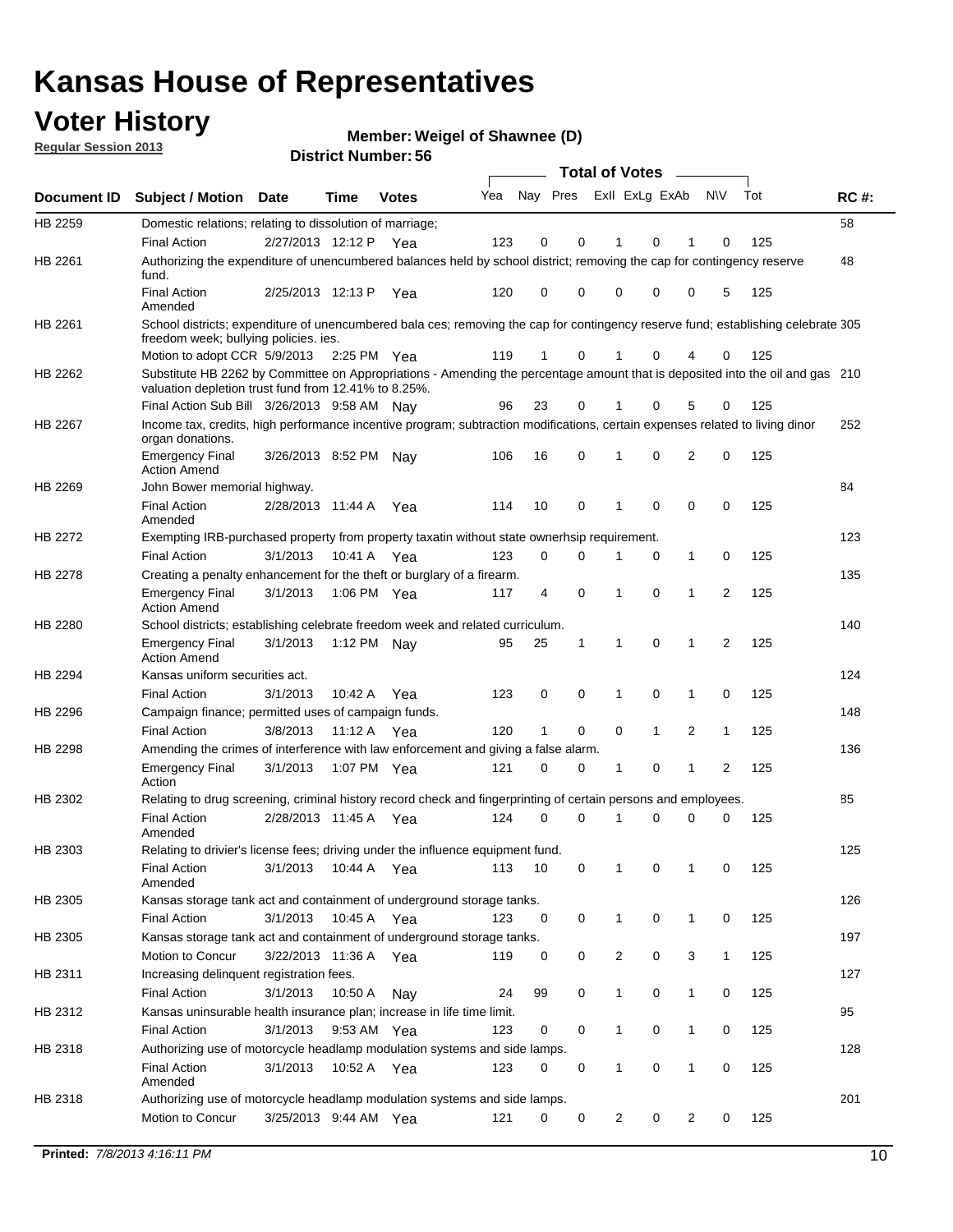### **Voter History**

**Member: Weigel of Shawnee (D)** 

**Regular Session 2013**

|             |                                                                                                                                                                                             |                       |             |               |     |             |             | <b>Total of Votes</b> |   |                |           |     |             |
|-------------|---------------------------------------------------------------------------------------------------------------------------------------------------------------------------------------------|-----------------------|-------------|---------------|-----|-------------|-------------|-----------------------|---|----------------|-----------|-----|-------------|
| Document ID | <b>Subject / Motion</b>                                                                                                                                                                     | <b>Date</b>           | Time        | <b>Votes</b>  | Yea | Nay Pres    |             | Exll ExLg ExAb        |   |                | <b>NV</b> | Tot | <b>RC#:</b> |
| HB 2319     | Creating the coalition of innovative districts act.                                                                                                                                         |                       |             |               |     |             |             |                       |   |                |           |     | 149         |
|             | <b>Final Action</b><br>Amended                                                                                                                                                              | 3/8/2013              | 11:17 A     | Nav           | 74  | 47          | 0           | 0                     | 1 | 3              | 0         | 125 |             |
| HB 2319     | Creating the coalition of innovative districts act.                                                                                                                                         |                       |             |               |     |             |             |                       |   |                |           |     | 279         |
|             | Motion to Adopt CCR 4/5/2013                                                                                                                                                                |                       |             | 1:03 PM Nay   | 71  | 47          | 0           | 2                     | 0 | 3              | 2         | 125 |             |
| HB 2322     | Relating to the division of health of the department of health and environment.                                                                                                             |                       |             |               |     |             |             |                       |   |                |           |     | 86          |
|             | <b>Final Action</b><br>Amended                                                                                                                                                              | 2/28/2013 11:46 A Yea |             |               | 118 | 6           | 0           | 1                     | 0 | 0              | 0         | 125 |             |
| HB 2326     | VoIP and IP enabled services.                                                                                                                                                               |                       |             |               |     |             |             |                       |   |                |           |     | 129         |
|             | <b>Final Action</b><br>Amended                                                                                                                                                              | 3/1/2013              | 10.53 A     | Yea           | 123 | $\mathbf 0$ | 0           | $\mathbf{1}$          | 0 | 1              | 0         | 125 |             |
| HB 2338     | Courts; docket fees.                                                                                                                                                                        |                       |             |               |     |             |             |                       |   |                |           |     | 211         |
|             | <b>Final Action</b><br>Amended                                                                                                                                                              | 3/26/2013 10:00 A     |             | Nav           | 67  | 52          | 0           | $\mathbf 1$           | 0 | 5              | 0         | 125 |             |
| HB 2339     | Allowing insurers to return premiums to a policyholder separate from the notice of an adverse underwriting decision.                                                                        |                       |             |               |     |             |             |                       |   |                |           |     | 67          |
|             | <b>Final Action</b>                                                                                                                                                                         | 2/28/2013 11:16 A Yea |             |               | 124 | 0           | 0           |                       | 0 | 0              | 0         | 125 |             |
| HB 2339     | Combining life insurance with certain additional health related riders, insurance agents-lines of insurance, health insurance for 287<br>certain firefighters and law enforcement officers. |                       |             |               |     |             |             |                       |   |                |           |     |             |
|             | Motion to Adopt CCR 4/5/2013 7:15 PM Yea                                                                                                                                                    |                       |             |               | 116 | 4           | 0           | 2                     | 0 | 2              | -1        | 125 |             |
| HB 2343     | Relating to the secretary of health and environment; office of laboratory services.                                                                                                         |                       |             |               |     |             |             |                       |   |                |           |     | 130         |
|             | <b>Final Action</b>                                                                                                                                                                         | 3/1/2013              | 10:54 A Nay |               | 89  | 34          | 0           | 1                     | 0 | $\mathbf{1}$   | 0         | 125 |             |
| HB 2349     | School districts; audit by legislative post audit committee.                                                                                                                                |                       |             |               |     |             |             |                       |   |                |           |     | 87          |
|             | <b>Final Action</b><br>Amended                                                                                                                                                              | 2/28/2013 11:48 A Yea |             |               | 120 | 4           | $\mathbf 0$ | $\mathbf{1}$          | 0 | $\mathbf 0$    | 0         | 125 |             |
| HB 2349     | School districts; audit by legislative post audit committee.                                                                                                                                |                       |             |               |     |             |             |                       |   |                |           |     | 291         |
|             | Motion to Concur                                                                                                                                                                            | 4/5/2013              |             | 7:55 PM Yea   | 118 | 2           | 0           | 2                     | 0 | 2              | 1         | 125 |             |
| HB 2352     | Maximum benefits increased for certain members of the Kansas police and firemen's retirement system.                                                                                        |                       |             |               |     |             |             |                       |   |                |           |     | 88          |
|             | <b>Final Action</b>                                                                                                                                                                         | 2/28/2013 11:49 A     |             | Yea           | 124 | 0           | 0           | 1                     | 0 | 0              | 0         | 125 |             |
| HB 2353     | Adding certain controlled substances as schedule I drugs.                                                                                                                                   |                       |             |               |     |             |             |                       |   |                |           |     | 138         |
|             | Emergency Final<br>Action                                                                                                                                                                   | 3/1/2013              |             | 1:09 PM Yea   | 121 | 0           | 0           | $\mathbf{1}$          | 0 | 1              | 2         | 125 |             |
| HB 2357     | 242nd engineer company ae" KS army national guard ae" membrial highway.                                                                                                                     |                       |             |               |     |             |             |                       |   |                |           |     | 96          |
|             | <b>Final Action</b>                                                                                                                                                                         | 3/1/2013              |             | 9:54 AM Yea   | 123 | 0           | 0           | 1                     | 0 | 1              | 0         | 125 |             |
| HB 2357     | 242nd engineer company-KS army national guard- highway.                                                                                                                                     |                       |             |               |     |             |             |                       |   |                |           |     | 202         |
|             | Motion to Concur                                                                                                                                                                            | 3/25/2013 9:47 AM Yea |             |               | 121 | $\mathbf 0$ | $\mathbf 0$ | 2                     | 0 | $\overline{2}$ | 0         | 125 |             |
| HB 2363     | Exempting certain aggregate mining operations from department of health and environment regulations.                                                                                        |                       |             |               |     |             |             |                       |   |                |           |     | 131         |
|             | <b>Final Action</b><br>Amended                                                                                                                                                              | 3/1/2013              | 10:56 A     | Yea           | 123 | 0           | 0           | 1                     | 0 | 1              | 0         | 125 |             |
| HB 2363     | Water; wastewater regulations for sand and gravel; streams, dams and water obstructions.                                                                                                    |                       |             |               |     |             |             |                       |   |                |           |     | 280         |
|             | Motion to Adopt CCR 4/5/2013                                                                                                                                                                |                       |             | 1:10 PM $Yea$ | 119 | 0           | 0           | 2                     | 0 | 3              | 1         | 125 |             |
| HB 2368     | Relating to the governor's mental health services planning council.                                                                                                                         |                       |             |               |     |             |             |                       |   |                |           |     | 137         |
|             | Emergency Final<br><b>Action Amend</b>                                                                                                                                                      | 3/1/2013              |             | 1:08 PM Yea   | 121 | 0           | 0           | 1                     | 0 | $\mathbf{1}$   | 2         | 125 |             |
| HB 2377     | Relating to court fees and costs; judicial branch surcharge fund.                                                                                                                           |                       |             |               |     |             |             |                       |   |                |           |     | 212         |
|             | <b>Final Action</b>                                                                                                                                                                         | 3/26/2013 10:01 A Yea |             |               | 118 | 1           | 0           |                       | 0 | 5              | 0         | 125 |             |
| HB 2378     | Sales tax exemption for sales of certain machinery and equipment used for surface mining activities.                                                                                        |                       |             |               |     |             |             |                       |   |                |           |     | 251         |
|             | Emergency Final<br><b>Action Amend</b>                                                                                                                                                      | 3/26/2013 8:51 PM Yea |             |               | 104 | 18          | 0           | 1                     | 0 | 2              | 0         | 125 |             |
| HB 2381     | Election campaign finance; removing certain limitations to contributions made during legislative sessions.                                                                                  |                       |             |               |     |             |             |                       |   |                |           |     | 198         |
|             | <b>Final Action</b><br>Amended                                                                                                                                                              | 3/25/2013 9:30 AM Yea |             |               | 100 | 21          | 0           | 2                     | 0 | 2              | 0         | 125 |             |
| HB 2387     | Clarifying that felony murder is not a lesser included offense of capital murder.                                                                                                           |                       |             |               |     |             |             |                       |   |                |           |     | 213         |
|             | <b>Final Action</b>                                                                                                                                                                         | 3/26/2013 10:02 A     |             | Yea           | 117 | 2           | 0           | 1                     | 0 | 5              | 0         | 125 |             |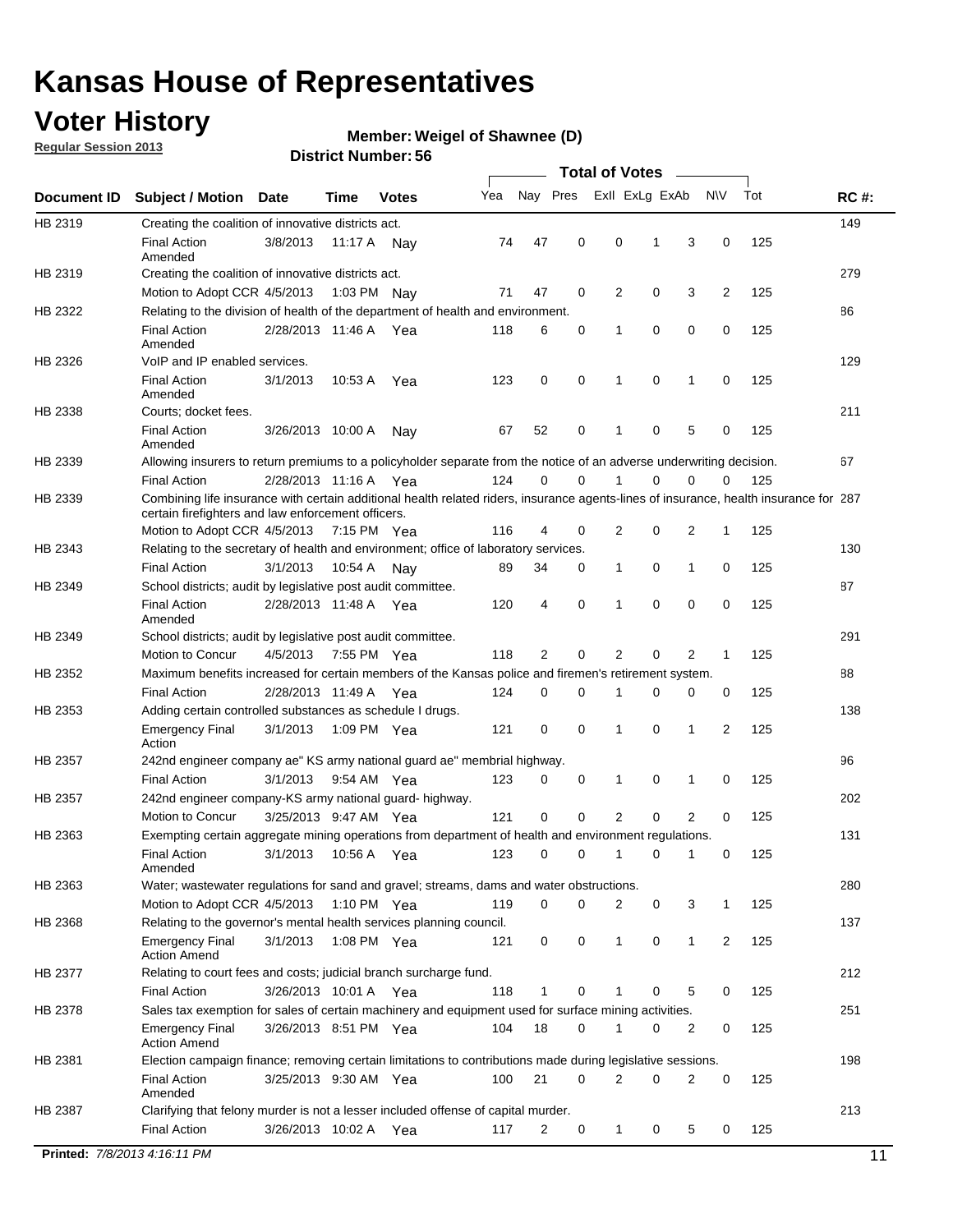### **Voter History**

**Member: Weigel of Shawnee (D)** 

**Regular Session 2013**

|                 |                                                                                                                                                                                                                                                  |                       |         | טט. וסמוווטנו ועוווסו |     |              |             |              | <b>Total of Votes</b> |                |           |     |             |
|-----------------|--------------------------------------------------------------------------------------------------------------------------------------------------------------------------------------------------------------------------------------------------|-----------------------|---------|-----------------------|-----|--------------|-------------|--------------|-----------------------|----------------|-----------|-----|-------------|
| Document ID     | <b>Subject / Motion Date</b>                                                                                                                                                                                                                     |                       | Time    | <b>Votes</b>          | Yea | Nay Pres     |             |              | Exll ExLg ExAb        |                | <b>NV</b> | Tot | <b>RC#:</b> |
| HB 2389         | Capital murder; notice of intent to seek the death penalty.                                                                                                                                                                                      |                       |         |                       |     |              |             |              |                       |                |           |     | 214         |
|                 | <b>Final Action</b>                                                                                                                                                                                                                              | 3/26/2013 10:03 A     |         | Yea                   | 118 | 1            | 0           | 1            | 0                     | 5              | 0         | 125 |             |
| HB 2391         | School finance; amount of tax levy authorized to finance ancillary school facilities.                                                                                                                                                            |                       |         |                       |     |              |             |              |                       |                |           |     | 237         |
|                 | <b>Emergency Final</b><br><b>Action Amend</b>                                                                                                                                                                                                    | 3/26/2013 8:30 PM Nay |         |                       | 64  | 57           | $\Omega$    | 1            | 0                     | $\overline{2}$ | 1         | 125 |             |
| HB 2391         | Senate Substitute for HB 2391 by Committee on Ways and Means - Creating the joint committee on uniform educational<br>standards oversight.                                                                                                       |                       |         |                       |     |              |             |              |                       |                |           |     | 321         |
|                 | Sub Motion to Concur 6/1/2013                                                                                                                                                                                                                    |                       | 10:06 P | Nav                   | 55  | 58           | 0           | 0            | 0                     | 6              | 6         | 125 |             |
| HB 2396         | Allowing the secretary of administration to identify state owned real property as surplus property and establishing an appeals 253<br>process of such identification; also amending procedures for the disposition of state surplus real estate. |                       |         |                       |     |              |             |              |                       |                |           |     |             |
|                 | <b>Emergency Final</b><br><b>Action Amend</b>                                                                                                                                                                                                    | 3/26/2013 8:53 PM Yea |         |                       | 122 | 0            | $\Omega$    |              | $\Omega$              | 2              | 0         | 125 |             |
| HB 2403         | Issuing \$1,500,000,000 of pension obligation bonds to finance a portion of the unfunded actuarial liability of KPERS.                                                                                                                           |                       |         |                       |     |              |             |              |                       |                |           |     | 236         |
|                 | <b>Final Action</b><br>Amended                                                                                                                                                                                                                   | 3/26/2013 8:29 PM Yea |         |                       | 73  | 49           | 0           | 1            | 0                     | $\overline{2}$ | 0         | 125 |             |
| <b>HCR 5014</b> | Urging approval of the Presidential Permit application allowing the construction and operation of the TransCanada Keystone<br>XL Pipeline.                                                                                                       |                       |         |                       |     |              |             |              |                       |                |           |     | 215         |
|                 | <b>Final Action</b>                                                                                                                                                                                                                              | 3/26/2013 10:05 A     |         | Nay                   | 108 | 11           | 0           | 1            | 0                     | 5              | 0         | 125 |             |
| HR 6004         | Rules of House of Representatives, permanent rules of the 2013-2014 biennium.                                                                                                                                                                    |                       |         |                       |     |              |             |              |                       |                |           |     | 4           |
|                 | <b>Final Action</b><br>Amended                                                                                                                                                                                                                   | 1/28/2013 11:09 A     |         | Nay                   | 82  | 40           | $\Omega$    | 0            | 0                     | 3              | 0         | 125 |             |
| SB <sub>1</sub> | Legislative Post Audit; periodic audits of the State treasurer and the pooled money investment board.                                                                                                                                            |                       |         |                       |     |              |             |              |                       |                |           |     | 216         |
|                 | <b>Final Action</b><br>Amended                                                                                                                                                                                                                   | 3/26/2013 10:06 A     |         | Yea                   | 118 | 1            | $\Omega$    | 1            | 0                     | 5              | 0         | 125 |             |
| SB 16           | Kansas racketeer influenced and corrupt organization act, criminal street gangs.                                                                                                                                                                 |                       |         |                       |     |              |             |              |                       |                |           |     | 217         |
|                 | <b>Final Action</b><br>Amended                                                                                                                                                                                                                   | 3/26/2013 10:12 A     |         | Nav                   | 74  | 45           | 0           | 1            | 0                     | 5              | 0         | 125 |             |
| <b>SB 20</b>    | Civil procedure; temporary restraining orders and poverty affidavits.                                                                                                                                                                            |                       |         |                       |     |              |             |              |                       |                |           |     | 190         |
|                 | <b>Final Action</b><br>Amended                                                                                                                                                                                                                   | 3/22/2013 11:15 A     |         | Yea                   | 119 | 0            | 0           | 2            | $\Omega$              | 3              | 1         | 125 |             |
| SB 20           | Civil procedure; temporary restraining orders and poverty affidavits.                                                                                                                                                                            |                       |         |                       |     |              |             |              |                       |                |           |     | 304         |
|                 | Motion to adopt CCR 5/9/2013                                                                                                                                                                                                                     |                       |         | 2:21 PM Yea           | 119 | $\mathbf{1}$ | 0           | 1            | 0                     | 4              | 0         | 125 |             |
| SB 21           | Firearms; criminal possession of a firearm; expungement; personal and family protection act.                                                                                                                                                     |                       |         |                       |     |              |             |              |                       |                |           |     | 255         |
|                 | <b>Emergency Final</b><br>Action                                                                                                                                                                                                                 | 3/26/2013 8:56 PM Yea |         |                       | 119 | 3            | $\Omega$    | 1            | 0                     | 2              | 0         | 125 |             |
| <b>SB 23</b>    | Continuation of statewide tax levy for public schools.                                                                                                                                                                                           |                       |         |                       |     |              |             |              |                       |                |           |     | 243         |
|                 | <b>Emergency Final</b><br><b>Action Amend</b>                                                                                                                                                                                                    | 3/26/2013 8:38 PM Yea |         |                       | 122 | 0            | 0           | 1            | 0                     | 2              | 0         | 125 |             |
| SB 23           | School districts; sttewide tax levy for public schools; school finance amendments.                                                                                                                                                               |                       |         |                       |     |              |             |              |                       |                |           |     | 296         |
|                 | Motion to Adopt CCR 4/5/2013                                                                                                                                                                                                                     |                       |         | 9:32 PM Yea           | 119 | 1            | 0           |              | 2<br>0                | 2              | 1         | 125 |             |
| <b>SB 24</b>    | Insurance - Risk-based capital requirements for property, casualty and life insurance companies.                                                                                                                                                 |                       |         |                       |     |              |             |              |                       |                |           |     | 204         |
|                 | Final Action                                                                                                                                                                                                                                     | 3/26/2013 9:50 AM Yea |         |                       | 119 | 0            | 0           | 1            | 0                     | 5              | 0         | 125 |             |
| <b>SB 25</b>    | Insurance-Risk-based capital requirements for health organizations.                                                                                                                                                                              |                       |         |                       |     |              |             |              |                       |                |           |     | 205         |
|                 | Final Action                                                                                                                                                                                                                                     | 3/26/2013 9:51 AM Yea |         |                       | 119 | 0            | 0           | 1            | 0                     | 5              | 0         | 125 |             |
| <b>SB 27</b>    | Eligibility of students under the military service scholarship program act.                                                                                                                                                                      |                       |         |                       |     |              |             |              |                       |                |           |     | 166         |
|                 | <b>Final Action</b><br>Amended                                                                                                                                                                                                                   | 3/19/2013 10:35 A Yea |         |                       | 123 | 0            | 0           |              | 0                     | 1              | 0         | 125 |             |
| SB 28           | Authorizing the division of emergency management within the adjutant general's department to accept certain real property.                                                                                                                       |                       |         |                       |     |              |             |              |                       |                |           |     | 184         |
|                 | <b>Final Action</b>                                                                                                                                                                                                                              | 3/21/2013 11:22 A Yea |         |                       | 121 | 0            | $\mathbf 0$ | $\mathbf{1}$ | 0                     | 3              | 0         | 125 |             |
| SB 37           | Kansas home inspectors professional competence and financial responsibility act.                                                                                                                                                                 |                       |         |                       |     |              |             |              |                       |                |           |     | 218         |
|                 | <b>Final Action</b>                                                                                                                                                                                                                              | 3/26/2013 10:14 A Yea |         |                       | 102 | 17           | 0           | 1            | 0                     | 5              | 0         | 125 |             |
| SB 51           | Health insurance coverage for bankers association.                                                                                                                                                                                               |                       |         |                       |     |              |             |              |                       |                |           |     | 189         |
|                 | Final Action                                                                                                                                                                                                                                     | 3/22/2013 11:14 A Yea |         |                       | 119 | 0            | 0           |              | 2<br>0                | 3              | 1         | 125 |             |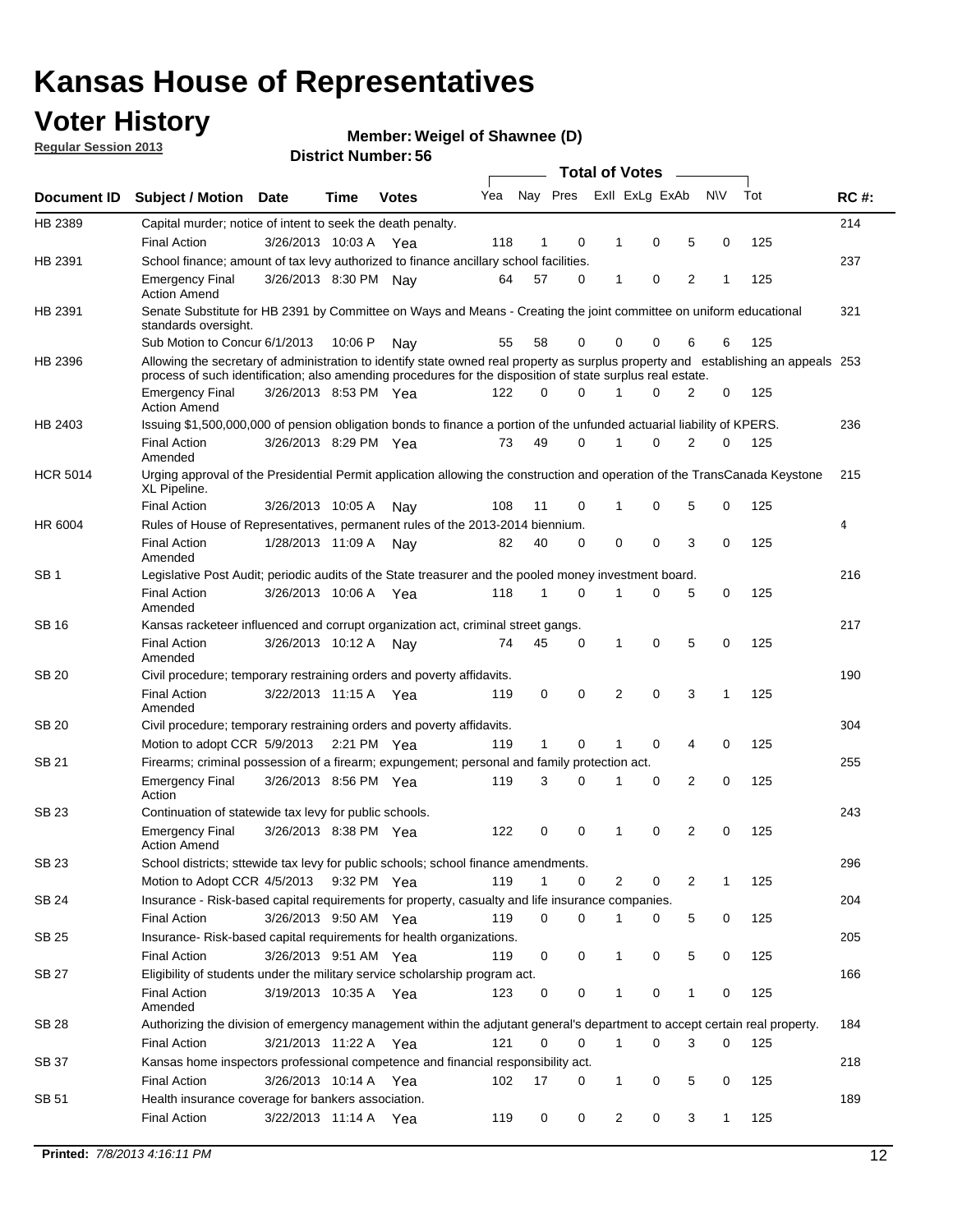### **Voter History**

**Member: Weigel of Shawnee (D)** 

**Regular Session 2013**

|              |                                                                                                                                                                                                                                                                                                                                                                         |                       |      |              |     | <b>Total of Votes</b> |          |                |             |                |                |     |             |  |
|--------------|-------------------------------------------------------------------------------------------------------------------------------------------------------------------------------------------------------------------------------------------------------------------------------------------------------------------------------------------------------------------------|-----------------------|------|--------------|-----|-----------------------|----------|----------------|-------------|----------------|----------------|-----|-------------|--|
| Document ID  | <b>Subject / Motion</b>                                                                                                                                                                                                                                                                                                                                                 | <b>Date</b>           | Time | <b>Votes</b> | Yea | Nay Pres              |          | Exll ExLg ExAb |             |                | <b>NV</b>      | Tot | <b>RC#:</b> |  |
| SB 52        | Mortgage interest rate cap increase.                                                                                                                                                                                                                                                                                                                                    |                       |      |              |     |                       |          |                |             |                |                |     | 238         |  |
|              | <b>Emergency Final</b><br>Action                                                                                                                                                                                                                                                                                                                                        | 3/26/2013 8:32 PM Yea |      |              | 120 | 2                     | 0        |                | 0           | 2              | 0              | 125 |             |  |
| <b>SB 56</b> | Transferring the recognition of county fair associations from the secretary of agriculture to the board of county<br>commissioners.                                                                                                                                                                                                                                     |                       |      |              |     |                       |          |                |             |                |                |     | 191         |  |
|              | <b>Final Action</b><br>Amended                                                                                                                                                                                                                                                                                                                                          | 3/22/2013 11:21 A     |      | Yea          | 119 | 0                     | 0        | 2              | 0           | 3              | 1              | 125 |             |  |
| SB 57        | Substitute for SB 57 by Committee on Agriculture - Agriculture; powers and duties of the department of agriculture relating to<br>poultry improvement plan and domesticated deer.                                                                                                                                                                                       |                       |      |              |     |                       |          |                |             |                |                |     | 192         |  |
|              | Final Action Sub Bill 3/22/2013 11:24 A Yea<br>Amended                                                                                                                                                                                                                                                                                                                  |                       |      |              | 79  | 40                    | 0        | 2              | 0           | 3              | -1             | 125 |             |  |
| SB 57        | Substitute for SB 57 by Committee on Agriculture - Agriculture; powers and duties of the department of agriculture relating to<br>poultry improvement plan, stockyards and domesticated deer.                                                                                                                                                                           |                       |      |              |     |                       |          |                |             |                |                |     | 262         |  |
|              | Motion to adopt CCR 4/4/2013 2:18 PM Yea                                                                                                                                                                                                                                                                                                                                |                       |      |              | 80  | 42                    | 0        | 1              | 0           | $\overline{2}$ | 0              | 125 |             |  |
| SB 58        | Sentencing for unlawful manufacturing of controlled substances.                                                                                                                                                                                                                                                                                                         |                       |      |              |     |                       |          |                |             |                |                |     | 219         |  |
|              | <b>Final Action</b>                                                                                                                                                                                                                                                                                                                                                     | 3/26/2013 10:15 A     |      | Yea          | 119 | 0                     | 0        | 1              | 0           | 5              | 0              | 125 |             |  |
| SB 59        | Attorney general; reward for information.                                                                                                                                                                                                                                                                                                                               |                       |      |              |     |                       |          |                |             |                |                |     | 193         |  |
|              | <b>Final Action</b>                                                                                                                                                                                                                                                                                                                                                     | 3/22/2013 11:25 A     |      | Yea          | 119 | 0                     | 0        | 2              | 0           | 3              | 1              | 125 |             |  |
| SB 62        | Making gas pipeline safety terminology consistent with federal regulations.                                                                                                                                                                                                                                                                                             |                       |      |              |     |                       |          |                |             |                |                |     | 163         |  |
|              | <b>Final Action</b>                                                                                                                                                                                                                                                                                                                                                     | 3/19/2013 10:32 A     |      | Yea          | 123 | 0                     | 0        | 1              | 0           | 1              | 0              | 125 |             |  |
| SB 63        | Elections; voting crimes, penalties and prosecution.<br><b>Emergency Final</b>                                                                                                                                                                                                                                                                                          | 3/26/2013 8:42 PM Nay |      |              | 69  | 53                    | 0        | 1              | $\mathbf 0$ | $\overline{2}$ | $\mathbf 0$    | 125 | 246         |  |
| <b>SB68</b>  | <b>Action Amend</b><br>Driver's license examinations; locations.                                                                                                                                                                                                                                                                                                        |                       |      |              |     |                       |          |                |             |                |                |     | 220         |  |
|              | <b>Final Action</b>                                                                                                                                                                                                                                                                                                                                                     | 3/26/2013 10:16 A     |      | Yea          | 116 | 3                     | 0        | 1              | 0           | 5              | 0              | 125 |             |  |
| SB 69        | Motor vehicles; vehicle registration and license plates.                                                                                                                                                                                                                                                                                                                |                       |      |              |     |                       |          |                |             |                |                |     | 167         |  |
|              | <b>Final Action</b>                                                                                                                                                                                                                                                                                                                                                     | 3/19/2013 10:37 A     |      | Yea          | 117 | 6                     | 0        | 1              | 0           | $\mathbf{1}$   | 0              | 125 |             |  |
| SB 74        | Prison-made goods act; prohibiting prisoner production of manufactured or modular homes.                                                                                                                                                                                                                                                                                |                       |      |              |     |                       |          |                |             |                |                |     | 221         |  |
|              | <b>Final Action</b>                                                                                                                                                                                                                                                                                                                                                     | 3/26/2013 10:19 A     |      | Yea          | 87  | 32                    | 0        | 1              | 0           | 5              | 0              | 125 |             |  |
| SB 75        | Record requirements and civil penalties relating to sales of plastic bulk merchandise containers.                                                                                                                                                                                                                                                                       |                       |      |              |     |                       |          |                |             |                |                |     | 222         |  |
|              | <b>Final Action</b>                                                                                                                                                                                                                                                                                                                                                     | 3/26/2013 10:21 A     |      | Yea          | 101 | 18                    | 0        | 1              | 0           | 5              | 0              | 125 |             |  |
| SB 81        | Open records; requests for criminal justice information; restriction of certain officials' information from publicly accessible<br>records.                                                                                                                                                                                                                             |                       |      |              |     |                       |          |                |             |                |                |     | 194         |  |
|              | <b>Final Action</b><br>Amended                                                                                                                                                                                                                                                                                                                                          | 3/22/2013 11:27 A     |      | Yea          | 119 | 0                     | 0        | 2              | 0           | 3              | 1              | 125 |             |  |
| <b>SB83</b>  | House Substitute for SB 83 by Committee on Taxation - Income tax deductions and modifications; severance tax; sales tax;<br>delinquent tax liabilities.                                                                                                                                                                                                                 |                       |      |              |     |                       |          |                |             |                |                |     | 187         |  |
|              | Final Action Sub Bill 3/21/2013 11:30 A                                                                                                                                                                                                                                                                                                                                 |                       |      | Nav          | 96  | 25                    | 0        | $\mathbf{1}$   | 0           | 3              | 0              | 125 |             |  |
| SB 83        | House Substitute for SB 83 by Committee on Taxation--Income tax deductions and modifications; severance tax; sales tax and 260<br>compensating use tax, preseumptions relating to nexus; property tax, exemptions, new automobile manufacturinge property;<br>taxation of watercraft; leased commercial and industrial property appeals; correction of clerical errors. |                       |      |              |     |                       |          |                |             |                |                |     |             |  |
|              | Motion to adopt CCR 4/3/2013 10:35 A Yea                                                                                                                                                                                                                                                                                                                                |                       |      |              | 104 | 15                    | 0        | $\mathbf{1}$   | 0           | 3              | 2              | 125 |             |  |
| SB 84        | House Substitute for SB 84 by Committee on Taxation - Reduction to state income tax rates based on selected actual state<br>general fund receipts computations; distribution of revenues from sales and compensating use tax; reduction of<br>Final Action Sub Bill 3/21/2013 11:34 A Nay                                                                               |                       |      |              | 82  | 39                    | $\Omega$ |                | $\Omega$    | 3              | $\mathbf{0}$   | 125 | 188         |  |
|              | Amended                                                                                                                                                                                                                                                                                                                                                                 |                       |      |              |     |                       |          |                |             |                |                |     |             |  |
| SB 84        | House Substitute for SB 84 -- Reduction to state income tax rates based on selected actual state general fund receipts<br>computations; reduction of itemized deductions.                                                                                                                                                                                               |                       |      |              |     |                       |          |                |             |                |                |     | 317         |  |
|              | Motion to adopt CCR 5/28/2013 2:32 PM Nay                                                                                                                                                                                                                                                                                                                               |                       |      |              | 42  | 71                    | 0        | 1              | 0           | 9              | $\overline{2}$ | 125 |             |  |
| SB 84        | House Substitute for SB 84 -- Reduction to state income tax rates based on selected actual state general fund receipts<br>computations; reduction of itemized deductions.                                                                                                                                                                                               |                       |      |              |     |                       |          |                |             |                | 3              |     | 319         |  |
|              | Motion to adopt CCR 5/30/2013 9:14 PM Nay                                                                                                                                                                                                                                                                                                                               |                       |      |              | 18  | 94                    | 0        | 1              | 0           | 9              |                | 125 | 175         |  |
| SB 85        | Motor vehicle insurance; providing proof of insurance by cellular phone or portable electronic device.<br><b>Final Action</b>                                                                                                                                                                                                                                           | 3/20/2013 10:25 A Yea |      |              | 123 | 0                     | $\Omega$ |                | 0           | 1              | 0              | 125 |             |  |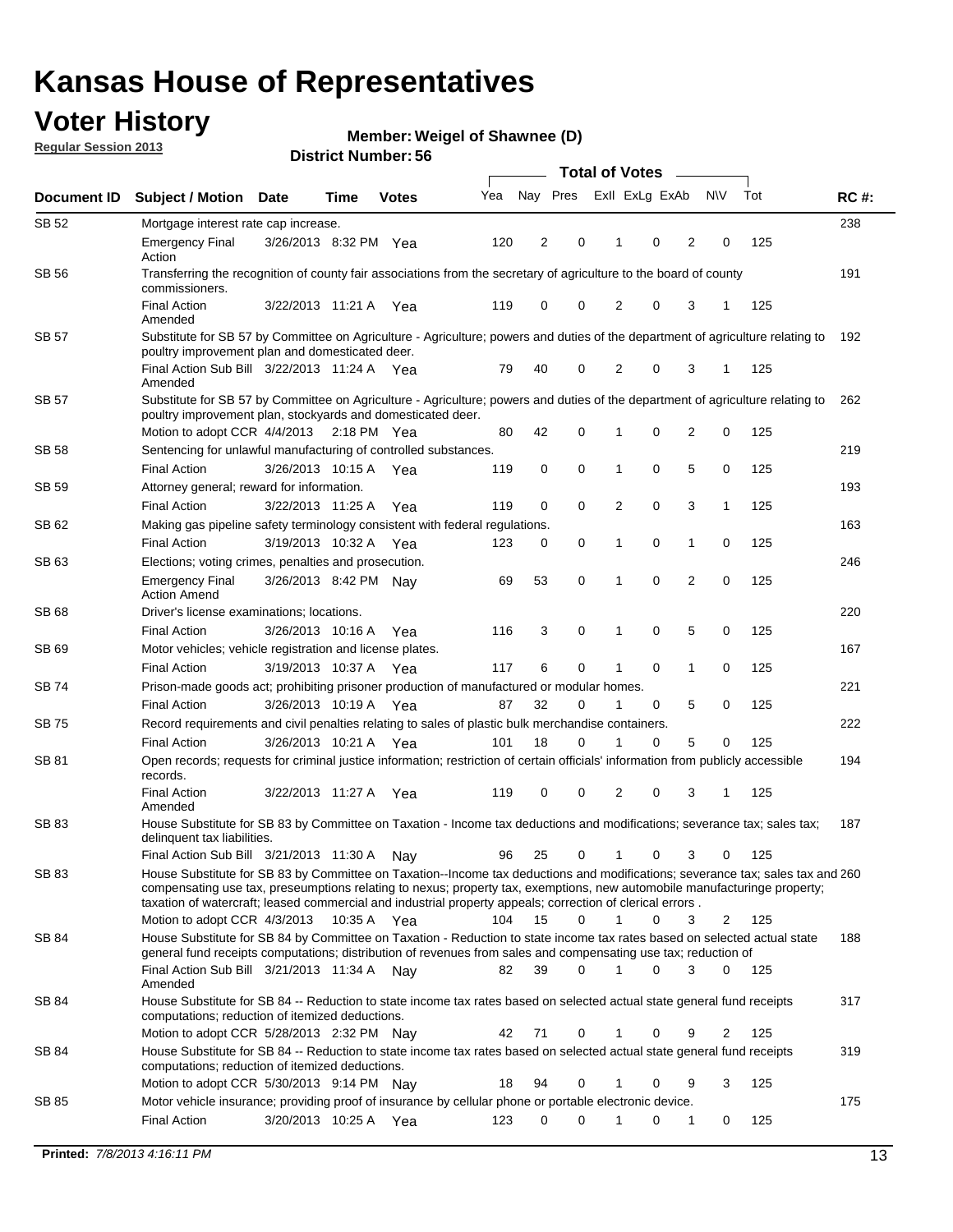### **Voter History**

**Member: Weigel of Shawnee (D)** 

**Regular Session 2013**

|                    |                                                                                                       |                       | טט. וסמוווטנו ועוווטכ | <b>Total of Votes</b> |     |              |              |  |                |                |                |              |     |             |
|--------------------|-------------------------------------------------------------------------------------------------------|-----------------------|-----------------------|-----------------------|-----|--------------|--------------|--|----------------|----------------|----------------|--------------|-----|-------------|
| <b>Document ID</b> | <b>Subject / Motion</b>                                                                               | Date                  | Time                  | <b>Votes</b>          | Yea |              | Nay Pres     |  |                | Exll ExLg ExAb |                | <b>NV</b>    | Tot | <b>RC#:</b> |
| <b>SB 88</b>       | Increasing the children's advocacy center assessment fee.                                             |                       |                       |                       |     |              |              |  |                |                |                |              |     | 223         |
|                    | <b>Final Action</b><br>Amended                                                                        | 3/26/2013 10:22 A Yea |                       |                       | 118 | 1            | 0            |  | 1              | 0              | 5              | 0            | 125 |             |
| SB 96              | Motor vehicles; counties with multiple registration facilities; additional registration fee.          |                       |                       |                       |     |              |              |  |                |                |                |              |     | 224         |
|                    | <b>Final Action</b><br>Amended                                                                        | 3/26/2013 10:24 A     |                       | Yea                   | 106 | 12           | $\Omega$     |  | 1              | 0              | 5              | $\mathbf{1}$ | 125 |             |
| SB 96              | Additional motor vehicle registration fees.                                                           |                       |                       |                       |     |              |              |  |                |                |                |              |     | 263         |
|                    | Motion to adopt CCR 4/4/2013 2:21 PM Yea                                                              |                       |                       |                       | 114 | 8            | 0            |  | 1              | 0              | 2              | 0            | 125 |             |
| SB 102             | Requiring the state treasurer to provide a list of daily deposits to the secretary of administration. |                       |                       |                       |     |              |              |  |                |                |                |              |     | 195         |
|                    | <b>Final Action</b><br>Amended                                                                        | 3/22/2013 11:28 A Yea |                       |                       | 119 | 0            | 0            |  | 2              | 0              | 3              | 1            | 125 |             |
| SB 102             | Enacting the second amendment protection act.                                                         |                       |                       |                       |     |              |              |  |                |                |                |              |     | 295         |
|                    | Motion to Adopt CCR 4/5/2013 9:20 PM Nav                                                              |                       |                       |                       | 96  | 24           | 0            |  | $\overline{2}$ | 0              | 2              | $\mathbf{1}$ | 125 |             |
| <b>SB 111</b>      | Establishing Native American legislative day at the capitol; awarding of high school diplomas.        |                       |                       |                       |     |              |              |  |                |                |                |              | 245 |             |
|                    | <b>Emergency Final</b><br><b>Action Amend</b>                                                         | 3/26/2013 8:41 PM Yea |                       |                       | 122 | 0            | 0            |  | 1              | 0              | 2              | 0            | 125 |             |
| SB 113             | Credit unions; changes in certain loan limitations.                                                   |                       |                       |                       |     |              |              |  |                |                |                |              |     | 234         |
|                    | <b>Emergency Final</b><br>Action                                                                      | 3/26/2013 8:25 PM Yea |                       |                       | 122 | 0            | 0            |  | 1              | $\mathbf 0$    | $\overline{2}$ | $\mathbf 0$  | 125 |             |
| SB 118             | Relating to law enforcement reporting and investigation of missing persons.                           |                       |                       |                       |     |              |              |  |                |                |                |              |     | 225         |
|                    | <b>Final Action</b>                                                                                   | 3/26/2013 10:25 A     |                       | Yea                   | 119 | 0            | 0            |  | 1              | 0              | 5              | 0            | 125 |             |
| SB 120             | Enacting the Kansas farmers' market promotion act.                                                    |                       |                       |                       |     |              |              |  |                |                |                | 196          |     |             |
|                    | <b>Final Action</b><br>Amended                                                                        | 3/22/2013 11:31 A     |                       | Nav                   | 68  | 51           | 0            |  | $\overline{2}$ | 0              | 3              | 1            | 125 |             |
| SB 122             | Kansas administrative procedure act; service of order or notice.                                      |                       |                       |                       |     |              |              |  |                |                |                | 226          |     |             |
|                    | <b>Final Action</b><br>Amended                                                                        | 3/26/2013 10:26 A Yea |                       |                       | 119 | $\mathbf 0$  | 0            |  | 1              | 0              | 5              | 0            | 125 |             |
| <b>SB 122</b>      | Elections; unauthorized voting disclosures.                                                           |                       |                       |                       |     |              |              |  |                |                |                |              |     | 286         |
|                    | Motion to Adopt CCR 4/5/2013                                                                          |                       | 6:23 PM               | Nav                   | 89  | 31           | 0            |  | 2              | 0              | $\overline{2}$ | 1            | 125 |             |
| SB 124             | Amending the Kansas restraint of trade act.                                                           |                       |                       |                       |     |              |              |  |                |                |                |              |     | 227         |
|                    | <b>Final Action</b><br>Amended                                                                        | 3/26/2013 10:27 A     |                       | Yea                   | 116 | 2            | 1            |  | 1              | $\mathbf 0$    | 5              | $\mathbf 0$  | 125 |             |
| SB 124             | Amending the Kansas restraint of trade act.                                                           |                       |                       |                       |     |              |              |  |                |                |                |              |     | 273         |
|                    | Motion to Adopt CCR 4/5/2013                                                                          |                       | 11:06 A               | Nav                   | 97  | 23           | 0            |  | 2              | 0              | 2              | $\mathbf{1}$ | 125 |             |
| SB 128             | Career technical education incentive program amendments.                                              |                       |                       |                       |     |              |              |  |                |                |                |              |     | 168         |
|                    | <b>Final Action</b><br>Amended                                                                        | 3/19/2013 10:39 A     |                       | Yea                   | 123 | 0            | 0            |  | 1              | 0              | 1              | 0            | 125 |             |
| SB 129             | Bank commissioner; certain fees and hearing costs.                                                    |                       |                       |                       |     |              |              |  |                |                |                |              |     | 254         |
|                    | <b>Emergency Final</b><br><b>Action Amend</b>                                                         | 3/26/2013 8:55 PM Yea |                       |                       | 110 | 12           | 0            |  | 1              | 0              | 2              | 0            | 125 |             |
| SB 129             | Mortgage interest rate cap increase.                                                                  |                       |                       |                       |     |              |              |  |                |                |                |              |     | 272         |
|                    | Motion to Adopt CCR 4/5/2013                                                                          |                       | 10:42 A Yea           |                       | 121 | 0            | 0            |  | $\overline{2}$ | 0              | 2              | 0            | 125 |             |
| SB 135             | Transferring boiler inspection duties from the department of labor to the state fire marshal.         |                       |                       |                       |     |              |              |  |                |                |                |              |     | 228         |
|                    | <b>Final Action</b>                                                                                   | 3/26/2013 10:28 A Yea |                       |                       | 114 | 5            | 0            |  | $\mathbf{1}$   | 0              | 5              | 0            | 125 |             |
| SB 136             | Providing veterans designation on driver's licenses and nondriver identification cards.               |                       |                       |                       |     |              |              |  |                |                |                |              |     | 244         |
|                    | <b>Emergency Final</b><br><b>Action Amend</b>                                                         | 3/26/2013 8:39 PM Yea |                       |                       | 119 | 3            | 0            |  | $\mathbf{1}$   | 0              | 2              | 0            | 125 |             |
| SB 139             | Kansas money transmitter act.                                                                         |                       |                       |                       |     |              |              |  |                |                |                |              |     | 229         |
|                    | <b>Final Action</b>                                                                                   | 3/26/2013 10:30 A Yea |                       |                       | 117 | $\mathbf{1}$ | $\mathbf{1}$ |  | $\mathbf{1}$   | $\mathbf 0$    | 5              | 0            | 125 |             |
| SB 142             | Abortion; concerning civil actions related to abortion.                                               |                       |                       |                       |     |              |              |  |                |                |                |              |     | 241         |
|                    | <b>Emergency Final</b><br>Action                                                                      | 3/26/2013 8:36 PM Nay |                       |                       | 89  | 33           | 0            |  | $\mathbf{1}$   | 0              | 2              | 0            | 125 |             |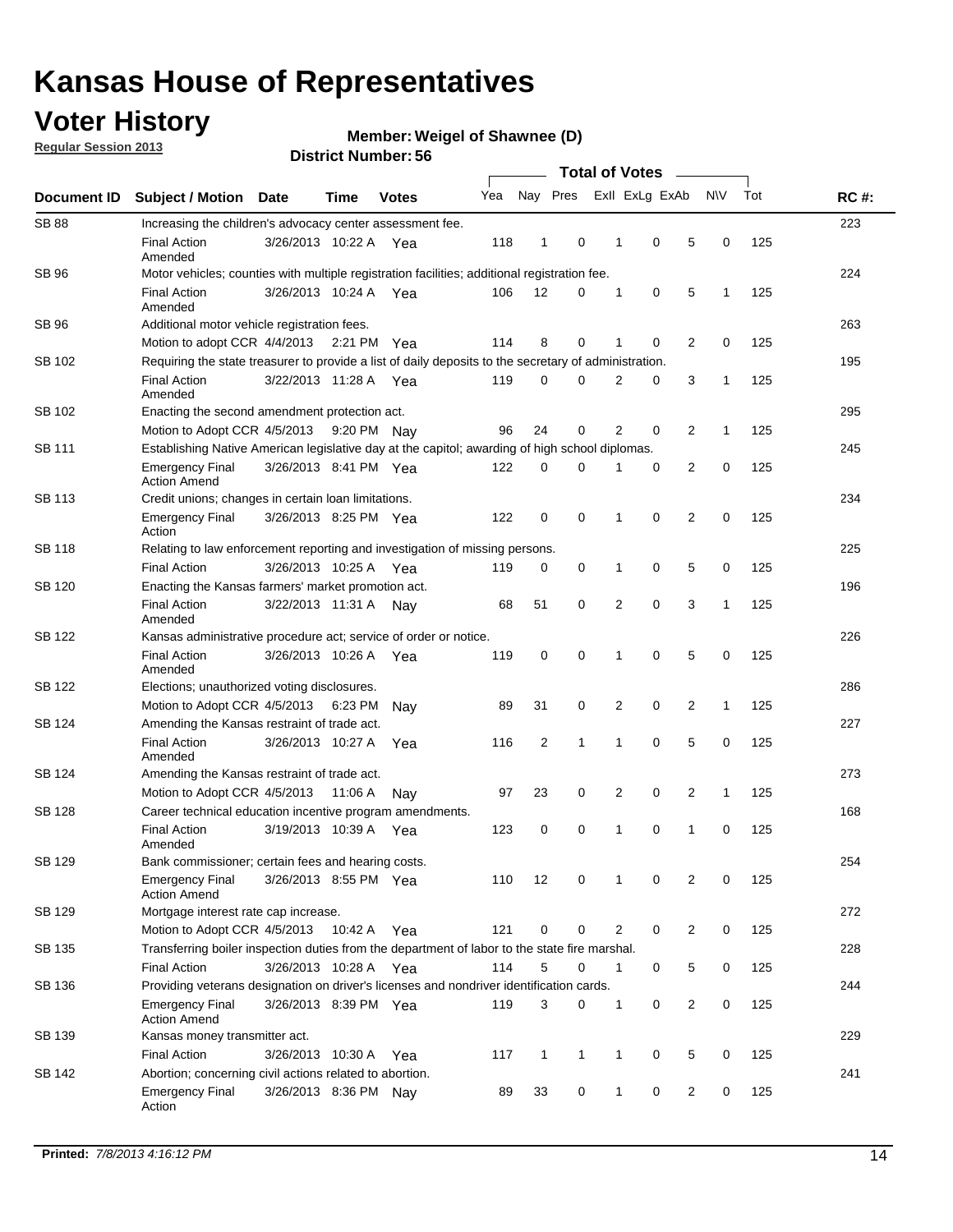### **Voter History**

**Member: Weigel of Shawnee (D)** 

**Regular Session 2013**

| Document ID     |                                                                                                                                                                                                       |                                                  |             |              |     |          | <b>Total of Votes</b> |   |                | $\sim$         |           |     | <b>RC#:</b> |  |  |  |  |  |  |
|-----------------|-------------------------------------------------------------------------------------------------------------------------------------------------------------------------------------------------------|--------------------------------------------------|-------------|--------------|-----|----------|-----------------------|---|----------------|----------------|-----------|-----|-------------|--|--|--|--|--|--|
|                 | <b>Subject / Motion Date</b>                                                                                                                                                                          |                                                  | Time        | <b>Votes</b> | Yea | Nay Pres |                       |   | Exll ExLg ExAb |                | <b>NV</b> | Tot |             |  |  |  |  |  |  |
| <b>SB 149</b>   | Drug screening for recipients of cash assistance and unemployment benefits.                                                                                                                           |                                                  |             |              |     |          |                       |   |                |                |           |     | 239         |  |  |  |  |  |  |
|                 | <b>Emergency Final</b><br><b>Action Amend</b>                                                                                                                                                         | 3/26/2013 8:33 PM Yea                            |             |              | 106 | 16       | 0                     | 1 | 0              | 2              | 0         | 125 |             |  |  |  |  |  |  |
| SB 164          | Relating to the director of vehicles regulating providers of motor vehicle functions.                                                                                                                 |                                                  |             |              |     |          |                       |   |                |                |           |     | 247         |  |  |  |  |  |  |
|                 | <b>Emergency Final</b><br><b>Action Amend</b>                                                                                                                                                         | 3/26/2013 8:43 PM Yea                            |             |              | 117 | 5        | 0                     | 1 | 0              | 2              | 0         | 125 |             |  |  |  |  |  |  |
| SB 164          | Relating to the director of vehicles regulating providers of motor vehicle functions.                                                                                                                 |                                                  |             |              |     |          |                       |   |                |                |           |     | 268         |  |  |  |  |  |  |
|                 | Motion to adopt CCR 4/4/2013                                                                                                                                                                          |                                                  | 5:32 PM Yea |              | 111 | 9        | 0                     | 1 | 0              | 2              | 2         | 125 |             |  |  |  |  |  |  |
| SB 166          | Insurers supervision, rehabilitation and liquidation act; derivatives.                                                                                                                                |                                                  |             |              |     |          |                       |   |                |                |           |     | 206         |  |  |  |  |  |  |
|                 | <b>Final Action</b>                                                                                                                                                                                   | 3/26/2013 9:52 AM Yea                            |             |              | 119 | 0        | 0                     | 1 | 0              | 5              | 0         | 125 |             |  |  |  |  |  |  |
| SB 168          | Limiting nuisance actions against certain agricultural activities.                                                                                                                                    |                                                  |             |              |     |          |                       |   |                |                |           |     | 169         |  |  |  |  |  |  |
|                 | <b>Final Action</b><br>Amended                                                                                                                                                                        | 3/19/2013 10:40 A Yea                            |             |              | 111 | 12       | 0                     | 1 | 0              | 1              | 0         | 125 |             |  |  |  |  |  |  |
| SB 168          | Limiting nuisance actions against certain agricultural activities.                                                                                                                                    |                                                  |             |              |     |          |                       |   |                |                |           |     | 264         |  |  |  |  |  |  |
|                 | Motion to adopt CCR 4/4/2013                                                                                                                                                                          |                                                  |             | 2:30 PM Nay  | 110 | 12       | 0                     | 1 | 0              | 2              | 0         | 125 |             |  |  |  |  |  |  |
| <b>SB 171</b>   | School districts; amendments to Kansas uniform financial accounting and reporting act.                                                                                                                |                                                  |             |              |     |          |                       |   |                |                |           |     | 248         |  |  |  |  |  |  |
|                 | <b>Emergency Final</b><br><b>Action Amend</b>                                                                                                                                                         | 3/26/2013 8:44 PM Yea                            |             |              | 122 | 0        | 0                     | 1 | 0              | 2              | 0         | 125 |             |  |  |  |  |  |  |
| SB 171          | School districts; amendments to Kansas uniform financial accounting and reporting act.                                                                                                                |                                                  |             |              |     |          |                       |   |                |                |           | 285 |             |  |  |  |  |  |  |
|                 | Motion to Adopt CCR 4/5/2013 6:19 PM Nay                                                                                                                                                              |                                                  |             |              | 63  | 57       | 0                     | 2 | 0              | 2              | 125<br>1  |     |             |  |  |  |  |  |  |
| SB 171          | Appropriations for FY 2013, FY 2014, FY 2015, FY 2016, FY 2017 and FY 2018 for various state agencies; capital<br>improvement projects; claims against the state.                                     |                                                  |             |              |     |          |                       |   |                |                |           | 320 |             |  |  |  |  |  |  |
|                 | Motion to adopt CCR 6/1/2013 4:30 PM Nay                                                                                                                                                              |                                                  |             |              | 63  | 51       | 0                     | 0 | 0              | 8              | 3         | 125 |             |  |  |  |  |  |  |
| SB 187          | Establishing the workers compensation and employment security boards nominating committee; administrative law judge<br>appointment; workers compensation appeals board.                               |                                                  |             |              |     |          |                       |   |                |                |           |     | 242         |  |  |  |  |  |  |
|                 | <b>Emergency Final</b><br><b>Action Amend</b>                                                                                                                                                         | 3/26/2013 8:37 PM Nay                            |             |              | 88  | 34       | 0                     | 1 | 0              | 2              | 0         | 125 |             |  |  |  |  |  |  |
| SB 187          | Amending workers compensation law provisions; establishing the workers compensation and employment security boards<br>nominating committee; notice requirements; workplace health and safety program. |                                                  |             |              |     |          |                       |   |                |                |           |     | 274         |  |  |  |  |  |  |
|                 | Motion to Adopt CCR 4/5/2013 11:26 A Nay                                                                                                                                                              |                                                  |             |              | 89  | 31       | 0                     | 2 | 0              | 3              | 0         | 125 |             |  |  |  |  |  |  |
| SB 199          | University of Kansas medical center; midwest center for stem cell therapy.                                                                                                                            |                                                  |             |              |     |          |                       |   |                |                |           |     | 235         |  |  |  |  |  |  |
|                 | <b>Emergency Final</b><br><b>Action Amend</b>                                                                                                                                                         | 3/26/2013 8:26 PM Nav                            |             |              | 90  | 32       | 0                     | 1 | 0              | 2              | 0         | 125 |             |  |  |  |  |  |  |
| SB 199          | Health care; stem cell therapy and unused medications.                                                                                                                                                |                                                  |             |              |     |          |                       |   |                |                |           |     | 290         |  |  |  |  |  |  |
|                 | Motion to Adopt CCR 4/5/2013                                                                                                                                                                          |                                                  | 7:52 PM Nay |              | 90  | 30       | 0                     | 2 | 0              | $\overline{2}$ | 1         | 125 |             |  |  |  |  |  |  |
| SB 216          | Allowing a public building commission to acquire land for a municipal university similar to what such commission is currently<br>allowed to do for any state university.                              |                                                  |             |              |     |          |                       |   |                |                |           |     | 185         |  |  |  |  |  |  |
|                 | <b>Final Action</b>                                                                                                                                                                                   | 3/21/2013 11:23 A                                |             | Yea          | 121 | 0        | 0                     | 1 | 0              | 3              | 0         | 125 |             |  |  |  |  |  |  |
| SB 246          | Reconciling amendments to certain statutes.                                                                                                                                                           |                                                  |             |              |     |          |                       |   |                |                |           |     | 315         |  |  |  |  |  |  |
|                 | <b>Emergency Final</b><br>Action                                                                                                                                                                      | 5/23/2013 2:14 PM Yea                            |             |              | 111 | 0        | 0                     | 1 | 0              | 8              | 5         | 125 |             |  |  |  |  |  |  |
| <b>SCR 1604</b> | Joint rules for the Senate and House of Representatives, 2013-2014.                                                                                                                                   |                                                  |             |              |     |          |                       |   |                |                |           |     | 5           |  |  |  |  |  |  |
|                 | <b>Final Action</b><br>Amended                                                                                                                                                                        | 1/28/2013 11:12 A Nay                            |             |              | 81  | 41       | 0                     | 0 | 0              | 3              | 0         | 125 |             |  |  |  |  |  |  |
| <b>SCR 1606</b> |                                                                                                                                                                                                       | Honoring pregnancy maintenance resource centers. |             |              |     |          |                       |   |                |                |           | 240 |             |  |  |  |  |  |  |
|                 | <b>Emergency Final</b><br>Action                                                                                                                                                                      | 3/26/2013 8:34 PM Yea                            |             |              | 122 | 0        | 0                     | 1 | 0              | 2              | 0         | 125 |             |  |  |  |  |  |  |